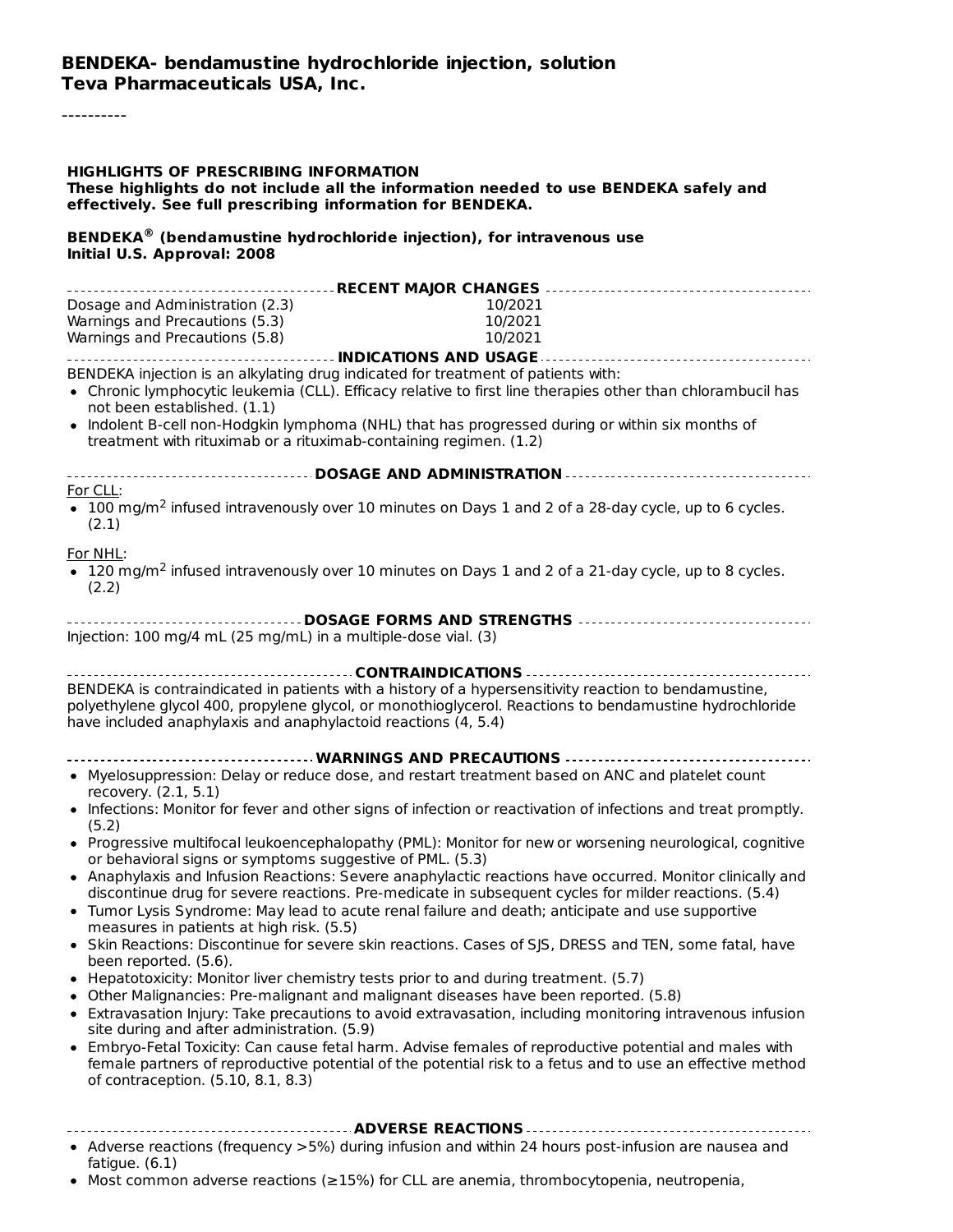Most common adverse reactions (≥15%) for CLL are anemia, thrombocytopenia, neutropenia, lymphopenia, leukopenia, hyperbilirubinemia, pyrexia, nausea, vomiting. (6.1)

Most common adverse reactions (≥15%) for NHL are lymphopenia, leukopenia, anemia, neutropenia, thrombocytopenia, nausea, fatigue, vomiting, diarrhea, pyrexia, constipation, anorexia, cough, headache, weight decreased, dyspnea, rash, and stomatitis.(6.1).

#### **To report SUSPECTED ADVERSE REACTIONS, contact Teva Pharmaceuticals at 1-888-483- 8279 or FDA at 1-800-FDA-1088 or www.fda.gov/medwatch.**

**DRUG INTERACTIONS** Consider alternative therapies that are not CYP1A2 inducers or inhibitors during treatment with BENDEKA. (7.1)

#### **USE IN SPECIFIC POPULATIONS**

- Lactation: Advise not to breastfeed. (8.2)
- $\bullet$  Infertility: May impair fertility. (8.3)
- Renal Impairment: Do not use in patients with creatinine clearance <30 mL/min. (8.6)
- Hepatic Impairment: Do not use in patients with total bilirubin 1.5-3  $\times$  ULN and AST or ALT 2.5-10  $\times$ ULN, or total bilirubin  $> 3 \times$  ULN. (8.7)

#### **See 17 for PATIENT COUNSELING INFORMATION.**

**Revised: 10/2021**

#### **FULL PRESCRIBING INFORMATION: CONTENTS\* 1 INDICATIONS AND USAGE**

- 1.1 Chronic Lymphocytic Leukemia (CLL)
- 1.2 Non-Hodgkin Lymphoma (NHL)

### **2 DOSAGE AND ADMINISTRATION**

- 2.1 Dosing Instructions for CLL
- 2.2 Dosing Instructions for NHL
- 2.3 Preparation for Intravenous Administration
- 2.4 Admixture Stability
- 2.5 Stability of Partially Used Vials (Needle Punched Vials)

#### **3 DOSAGE FORMS AND STRENGTHS**

#### **4 CONTRAINDICATIONS**

#### **5 WARNINGS AND PRECAUTIONS**

- 5.1 Myelosuppression
- 5.2 Infections
- 5.3 Progressive Multifocal Leukoencephalopathy (PML)
- 5.4 Anaphylaxis and Infusion Reactions
- 5.5 Tumor Lysis Syndrome
- 5.6 Skin Reactions
- 5.7 Hepatotoxicity
- 5.8 Other Malignancies
- 5.9 Extravasation Injury
- 5.10 Embryo-Fetal Toxicity

#### **6 ADVERSE REACTIONS**

- 6.1 Clinical Trials Experience
- 6.2 Postmarketing Experience

#### **7 DRUG INTERACTIONS**

7.1 Effect of Other Drugs on BENDEKA

#### **8 USE IN SPECIFIC POPULATIONS**

- 8.1 Pregnancy
- 8.2 Lactation
- 8.3 Females and Males of Reproductive Potential
- 8.4 Pediatric Use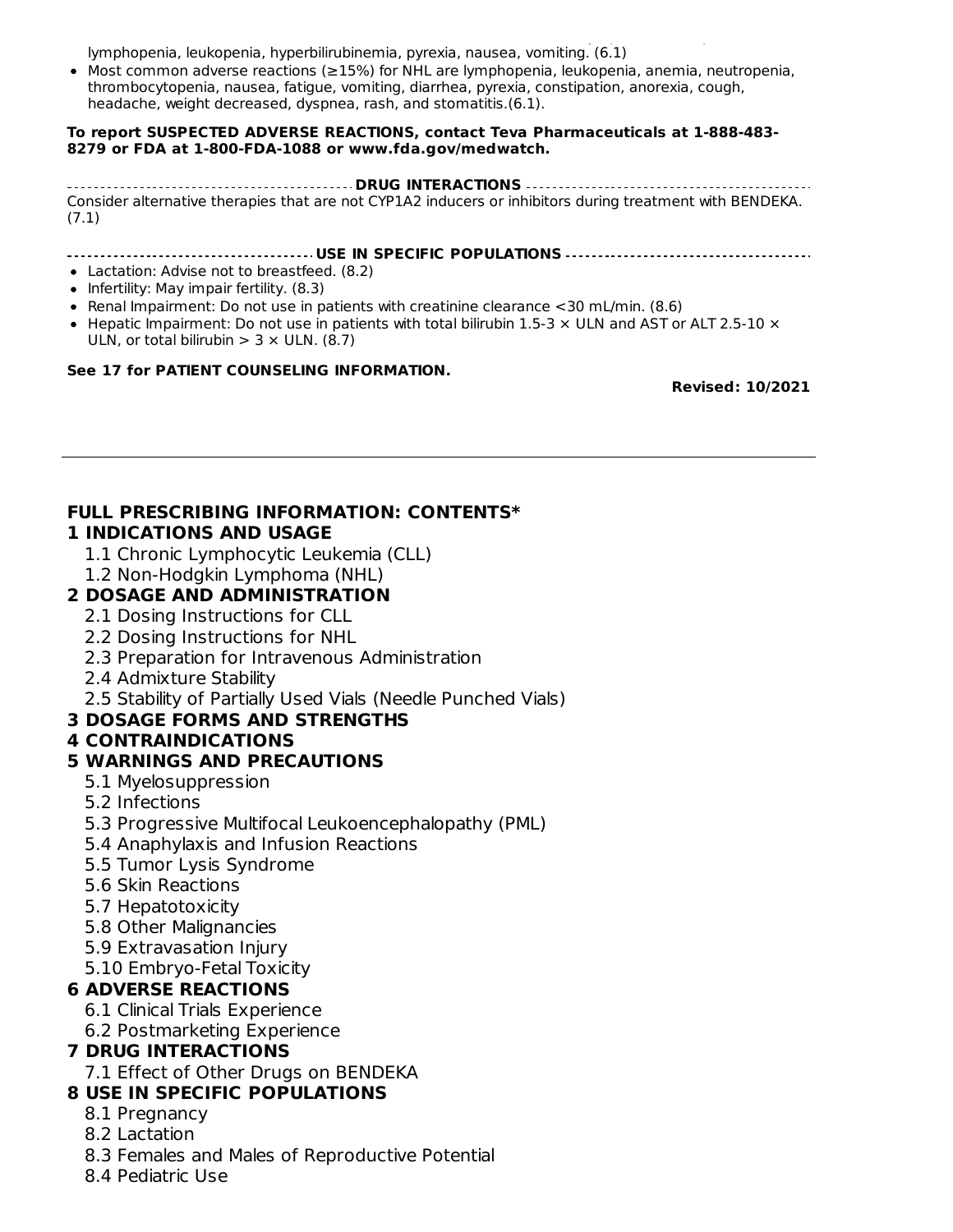### 8.5 Geriatric Use

- 8.6 Renal Impairment
- 8.7 Hepatic Impairment

## **10 OVERDOSAGE**

#### **11 DESCRIPTION**

### **12 CLINICAL PHARMACOLOGY**

- 12.1 Mechanism of Action
- 12.2 Pharmacodynamics
- 12.3 Pharmacokinetics

# **13 NONCLINICAL TOXICOLOGY**

13.1 Carcinogenesis, Mutagenesis, Impairment of Fertility

### **14 CLINICAL STUDIES**

14.1 Chronic Lymphocytic Leukemia (CLL)

14.2 Non-Hodgkin Lymphoma (NHL)

### **15 REFERENCES**

### **16 HOW SUPPLIED/STORAGE AND HANDLING**

### **17 PATIENT COUNSELING INFORMATION**

\* Sections or subsections omitted from the full prescribing information are not listed.

# **FULL PRESCRIBING INFORMATION**

# **1 INDICATIONS AND USAGE**

## **1.1 Chronic Lymphocytic Leukemia (CLL)**

BENDEKA $^{\circledR}$  is indicated for the treatment of patients with chronic lymphocytic leukemia. Efficacy relative to first line therapies other than chlorambucil has not been established.

## **1.2 Non-Hodgkin Lymphoma (NHL)**

BENDEKA is indicated for the treatment of patients with indolent B-cell non-Hodgkin lymphoma that has progressed during or within six months of treatment with rituximab or a rituximab-containing regimen.

# **2 DOSAGE AND ADMINISTRATION**

## **2.1 Dosing Instructions for CLL**

Recommended Dosage:

The recommended dosage is  $100$  mg/m<sup>2</sup> administered intravenously over  $10$  minutes on Days 1 and 2 of a 28-day cycle, up to 6 cycles.

#### Dose Delays, Dosage Modifications and Reinitiation of Therapy for CLL:

Delay BENDEKA administration in the event of Grade 4 hematologic toxicity or clinically significant greater than or equal to Grade 2 non-hematologic toxicity. Once nonhematologic toxicity has recovered to less than or equal to Grade 1 and/or the blood counts have improved [Absolute Neutrophil Count (ANC) greater than or equal to 1 x  $10^9$ /L, platelets greater than or equal to 75 x  $10^9$ /L], reinitiate BENDEKA (bendamustine hydrochloride) injection at the discretion of the treating physician. In addition, consider dose reduction. [see Warnings and Precautions (5.1)]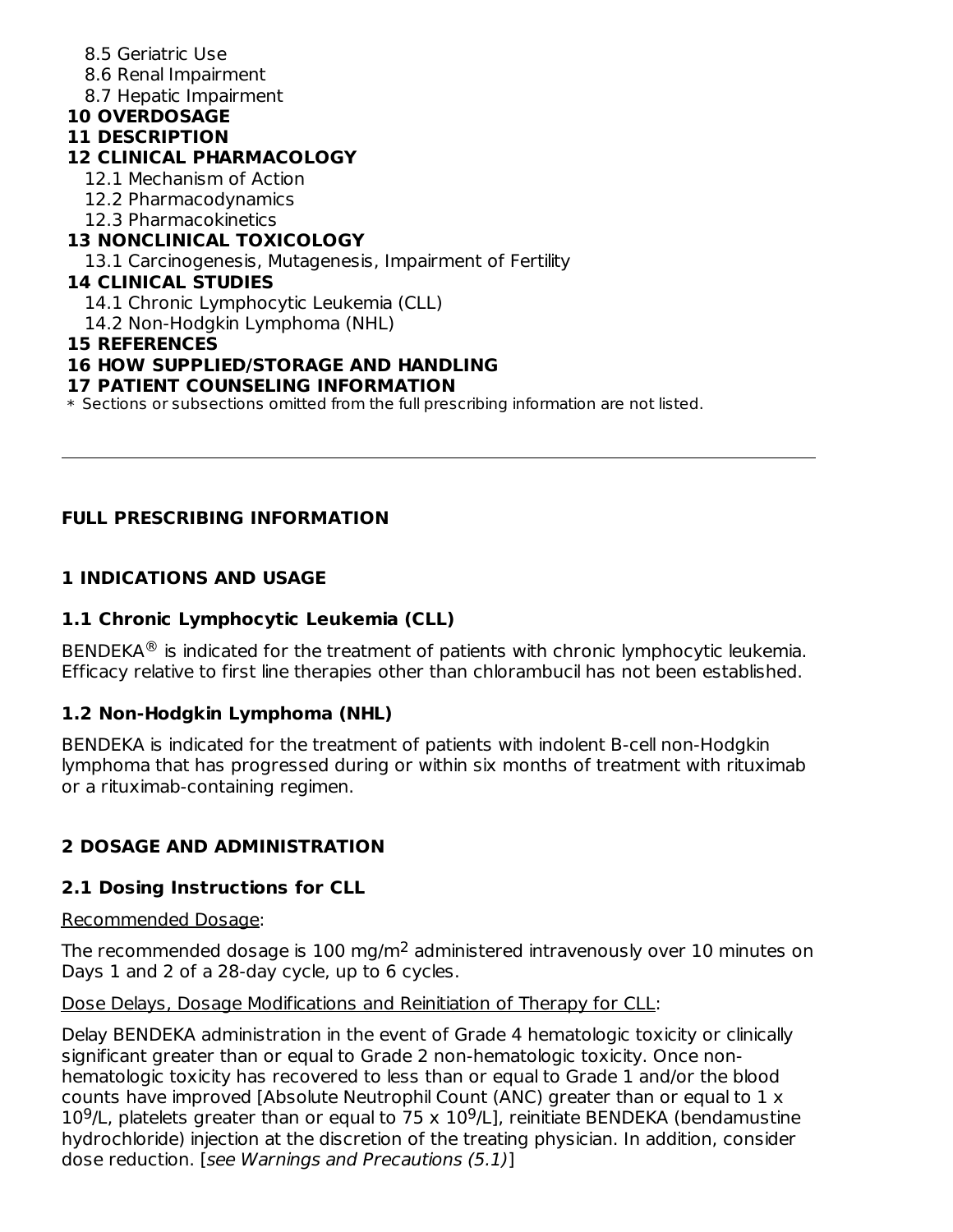Dosage modifications for hematologic toxicity: for Grade 3 or greater toxicity, reduce the dose to 50 mg/m<sup>2</sup> on Days 1 and 2 of each cycle; if Grade 3 or greater toxicity recurs, reduce the dose to 25 mg/m<sup>2</sup> on Days 1 and 2 of each cycle.

Dosage modifications for non-hematologic toxicity: for clinically significant Grade 3 or greater toxicity, reduce the dose to 50 mg/m<sup>2</sup> on Days 1 and 2 of each cycle.

Consider dosage re-escalation in subsequent cycles at the discretion of the treating physician.

# **2.2 Dosing Instructions for NHL**

Recommended Dosage:

The recommended dose is  $120$  mg/m<sup>2</sup> administered intravenously over  $10$  minutes on Days 1 and 2 of a 21-day cycle, up to 8 cycles.

Dose Delays, Dosage Modifications and Reinitiation of Therapy for NHL:

Delay BENDEKA administration in the event of a Grade 4 hematologic toxicity or clinically significant greater than or equal to Grade 2 non-hematologic toxicity. Once nonhematologic toxicity has recovered to less than or equal to Grade 1 and/or the blood counts have improved [Absolute Neutrophil Count (ANC) greater than or equal to 1 x  $10^9$ /L, platelets greater than or equal to 75 x  $10^9$ /L], reinitiate BENDEKA at the discretion of the treating physician. In addition, consider dose reduction. [see Warnings and Precautions (5.1)]

Dosage modifications for hematologic toxicity: for Grade 4 toxicity, reduce the dose to 90 mg/m<sup>2</sup> on Days 1 and 2 of each cycle; if Grade 4 toxicity recurs, reduce the dose to  $60 \text{ mg/m}^2$  on Days 1 and 2 of each cycle.

Dosage modifications for non-hematologic toxicity: for Grade 3 or greater toxicity, reduce the dose to 90 mg/m<sup>2</sup> on Days 1 and 2 of each cycle; if Grade 3 or greater toxicity recurs, reduce the dose to 60 mg/m<sup>2</sup> on Days 1 and 2 of each cycle.

## **2.3 Preparation for Intravenous Administration**

BENDEKA is a hazardous drug. Follow applicable special handling and disposal procedures. 1

BENDEKA is in a multiple-dose vial. At room temperature, BENDEKA is a clear, and colorless to yellow ready-to-dilute solution. Store BENDEKA at recommended refrigerated storage conditions (2°C to 8°C or 36°F to 46°F). When refrigerated, the contents may freeze. Allow the vial to reach room temperature (15°C to 30°C or 59°F to 86°F) prior to use. Do not use the product if particulate matter is observed after achieving room temperature.

Intravenous Infusion

- Aseptically withdraw the volume needed for the required dose from the 25 mg/mL solution as per Table A below and immediately transfer the solution to a 50 mL infusion bag of one of the following diluents:
	- 0.9% Sodium Chloride Injection, USP; or
	- 2.5% Dextrose/0.45% Sodium Chloride Injection, USP; or
	- 5% Dextrose Injection, USP.

The resulting final concentration of bendamustine hydrochloride in the infusion bag should be within 0.49 mg/mL to 5.6 mg/mL. After transferring, thoroughly mix the contents of the infusion bag. The admixture should be a clear, and colorless to yellow solution.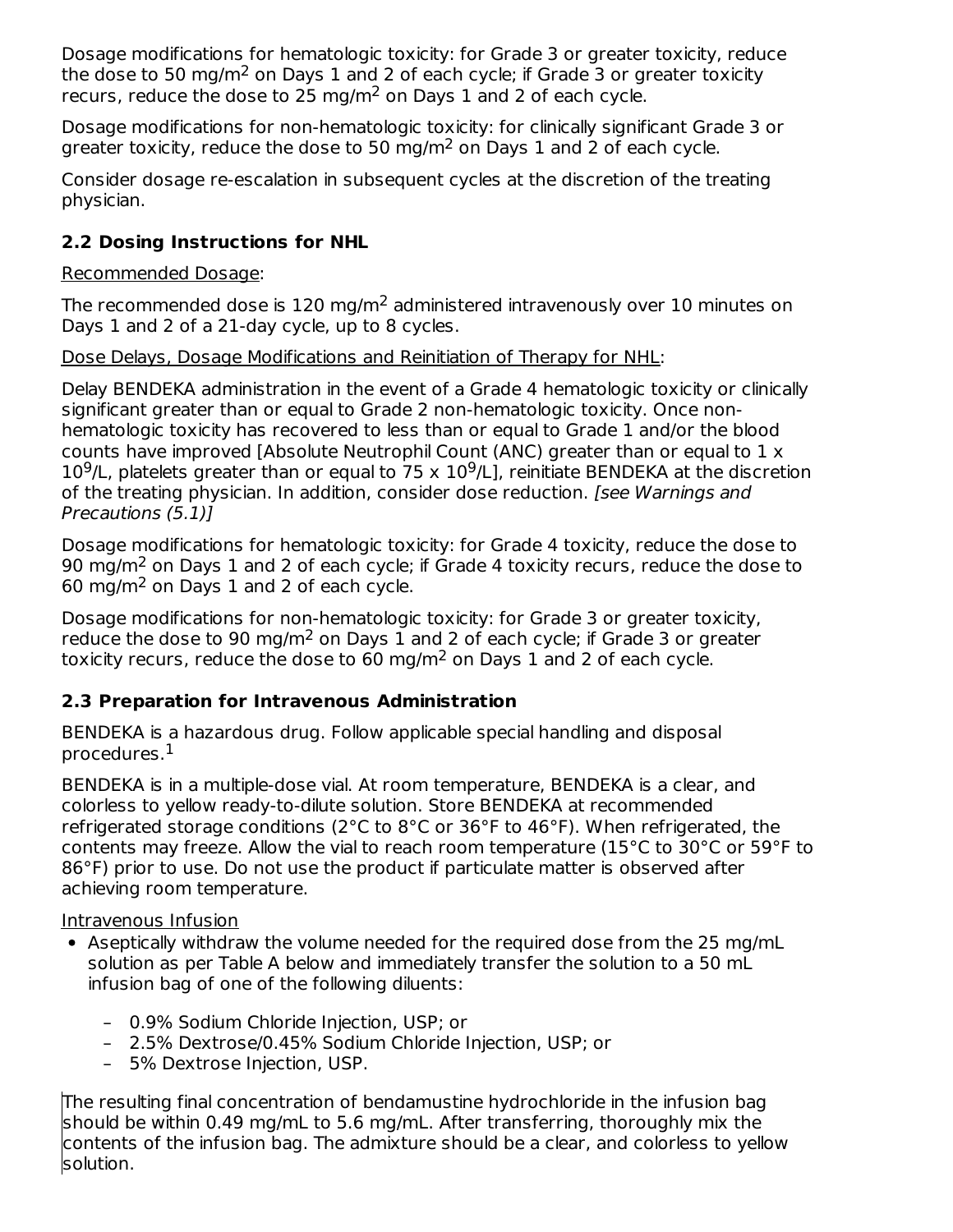No other diluents have been shown to be compatible. The 5% Dextrose Injection, USP, offers a sodium-free method of administration for patients with certain medical conditions requiring restricted sodium intake.

|                                              | Volume of BENDEKA to withdraw (mL) |                          |                      |                |                                           |                      |
|----------------------------------------------|------------------------------------|--------------------------|----------------------|----------------|-------------------------------------------|----------------------|
| <b>Body Surface Area</b><br>$\mathsf{(m}^2)$ | 120<br>mg/m <sup>2</sup>           | 100<br>mg/m <sup>2</sup> | 90 mg/m <sup>2</sup> |                | 60 mg/m <sup>2</sup> 50 mg/m <sup>2</sup> | 25 mg/m <sup>2</sup> |
| $\mathbf 1$                                  | 4.8                                | $\overline{4}$           | 3.6                  | 2.4            | $\overline{2}$                            | $\mathbf{1}$         |
| 1.1                                          | 5.3                                | 4.4                      | 4                    | 2.6            | 2.2                                       | 1.1                  |
| 1.2                                          | 5.8                                | 4.8                      | 4.3                  | 2.9            | 2.4                                       | 1.2                  |
| 1.3                                          | 6.2                                | 5.2                      | 4.7                  | 3.1            | 2.6                                       | 1.3                  |
| 1.4                                          | 6.7                                | 5.6                      | 5                    | 3.4            | 2.8                                       | 1.4                  |
| 1.5                                          | 7.2                                | 6                        | 5.4                  | 3.6            | 3                                         | 1.5                  |
| 1.6                                          | 7.7                                | 6.4                      | 5.8                  | 3.8            | 3.2                                       | 1.6                  |
| 1.7                                          | 8.2                                | 6.8                      | 6.1                  | 4.1            | 3.4                                       | 1.7                  |
| 1.8                                          | 8.6                                | 7.2                      | 6.5                  | 4.3            | 3.6                                       | 1.8                  |
| 1.9                                          | 9.1                                | 7.6                      | 6.8                  | 4.6            | 3.8                                       | 1.9                  |
| $\overline{2}$                               | 9.6                                | 8                        | 7.2                  | 4.8            | 4                                         | $\overline{2}$       |
| 2.1                                          | 10.1                               | 8.4                      | 7.6                  | 5              | 4.2                                       | 2.1                  |
| 2.2                                          | 10.6                               | 8.8                      | 7.9                  | 5.3            | 4.4                                       | 2.2                  |
| 2.3                                          | 11                                 | 9.2                      | 8.3                  | 5.5            | 4.6                                       | 2.3                  |
| 2.4                                          | 11.5                               | 9.6                      | 8.6                  | 5.8            | 4.8                                       | 2.4                  |
| 2.5                                          | 12                                 | 10                       | 9                    | 6              | 5                                         | 2.5                  |
| 2.6                                          | 12.5                               | 10.4                     | 9.4                  | 6.2            | 5.2                                       | 2.6                  |
| 2.7                                          | 13                                 | 10.8                     | 9.7                  | 6.5            | 5.4                                       | 2.7                  |
| 2.8                                          | 13.4                               | 11.2                     | 10.1                 | 6.7            | 5.6                                       | 2.8                  |
| 2.9                                          | 13.9                               | 11.6                     | 10.4                 | $\overline{7}$ | 5.8                                       | 2.9                  |
| 3                                            | 14.4                               | 12                       | 10.8                 | 7.2            | $\boldsymbol{6}$                          | 3                    |

#### **Table A: Volume (mL) of BENDEKA required for dilution into 50 mL of 0.9% saline, or 0.45% saline/2.5% dextrose or 5% dextrose for a given dose (mg/m ) and Body 2** Surface Area (m<sup>2</sup>)

Parenteral drug products should be inspected visually for particulate matter and discoloration prior to administration whenever solution and container permit. Any unused solution should be discarded according to institutional procedures for antineoplastics.

## **2.4 Admixture Stability**

BENDEKA contains no antimicrobial preservative. Prepare the admixture as close as possible to the time of patient administration.

If diluted with 0.9% Sodium Chloride Injection, USP, or 2.5% Dextrose/0.45% Sodium Chloride Injection, USP, the final admixture is stable for 24 hours when stored refrigerated (2°C to 8°C or 36°F to 46°F) or for 6 hours when stored at room temperature (15°C to 30°C or 59°F to 86°F) and room light. Administration of diluted BENDEKA (bendamustine hydrochloride) injection must be completed within this period of time.

In the event that 5% Dextrose Injection, USP is utilized, the final admixture is stable for 24 hours when stored refrigerated (2°C to 8°C or 36°F to 46°F) or for only 3 hours when stored at room temperature (15°C to 30°C or 59°F to 86°F) and room light.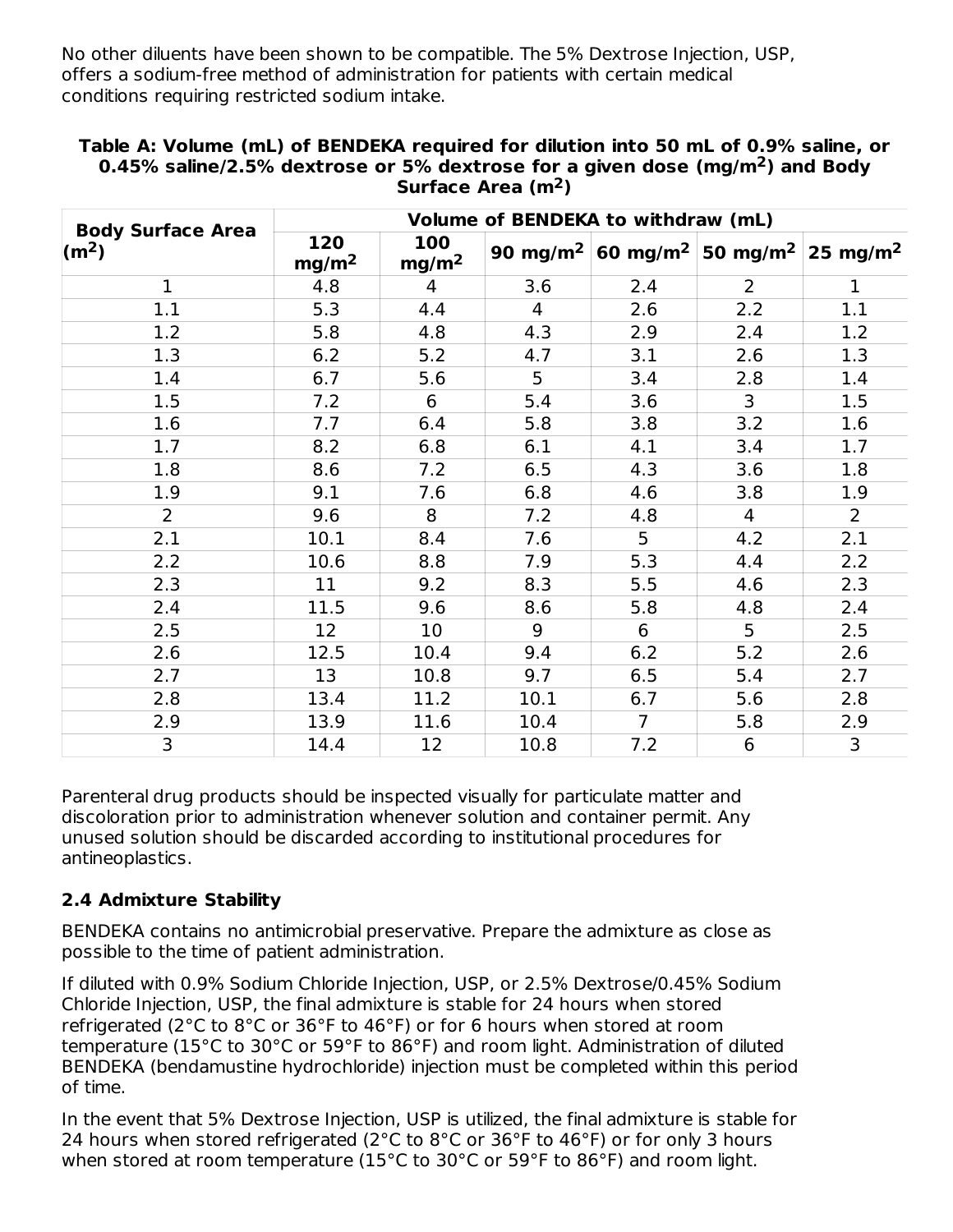Administration of diluted BENDEKA must be completed within this period of time.

Retain the partially used vial in original package to protect from light and store refrigerated (2°C to 8°C or 36°F to 46°F) if additional dose withdrawal from the same vial is intended.

# **2.5 Stability of Partially Used Vials (Needle Punched Vials)**

BENDEKA is supplied in a multiple-dose vial. Although it does not contain any antimicrobial preservative, BENDEKA is bacteriostatic. The partially used vials are stable for up to 28 days when stored in its original carton under refrigeration (2°C to 8°C or 36°C to 46°F). Each vial is not recommended for more than a total of six (6) dose withdrawals.

After first use, store the partially used vial in the refrigerator in the original carton at 2°C to 8°C or 36°F to 46°F and then discard after 28 days.

# **3 DOSAGE FORMS AND STRENGTHS**

Injection: 100 mg/4 mL (25 mg/mL) as a clear and colorless to yellow ready-to-dilute solution in a multiple-dose vial.

# **4 CONTRAINDICATIONS**

BENDEKA is contraindicated in patients with a known hypersensitivity (e.g., anaphylactic and anaphylactoid reactions) to bendamustine, polyethylene glycol 400, propylene glycol, or monothioglycerol. [see Warnings and Precautions (5.4)]

# **5 WARNINGS AND PRECAUTIONS**

# **5.1 Myelosuppression**

Bendamustine hydrochloride caused severe myelosuppression (Grade 3-4) in 98% of patients in the two NHL studies [see Adverse Reactions (6.1)]. Three patients (2%) died from myelosuppression-related adverse reactions; one each from neutropenic sepsis, diffuse alveolar hemorrhage with Grade 3 thrombocytopenia, and pneumonia from an opportunistic infection (CMV).

BENDEKA causes myelosuppression. Monitor complete blood counts, including leukocytes, platelets, hemoglobin (Hgb), and neutrophils frequently. In the clinical trials, blood counts were monitored every week initially. Hematologic nadirs occurred predominantly in the third week of therapy. Myelosuppression may require dose delays and/or subsequent dose reductions if recovery to the recommended values has not occurred by the first day of the next scheduled cycle. Prior to the initiation of the next cycle of therapy, the ANC should be  $\geq 1 \times 10^9$ /L and the platelet count should be  $\geq 75 \times$  $10^9$ /L. [see Dosage and Administration (2.1)]

# **5.2 Infections**

Infection, including pneumonia, sepsis, septic shock, hepatitis and death has occurred in adult and pediatric patients in clinical trials and in postmarketing reports for bendamustine hydrochloride [see Adverse Reactions (6.1)]. Patients with myelosuppression following treatment with bendamustine hydrochloride are more susceptible to infections. Advise patients with myelosuppression following BENDEKA treatment to contact a physician immediately if they have symptoms or signs of infection.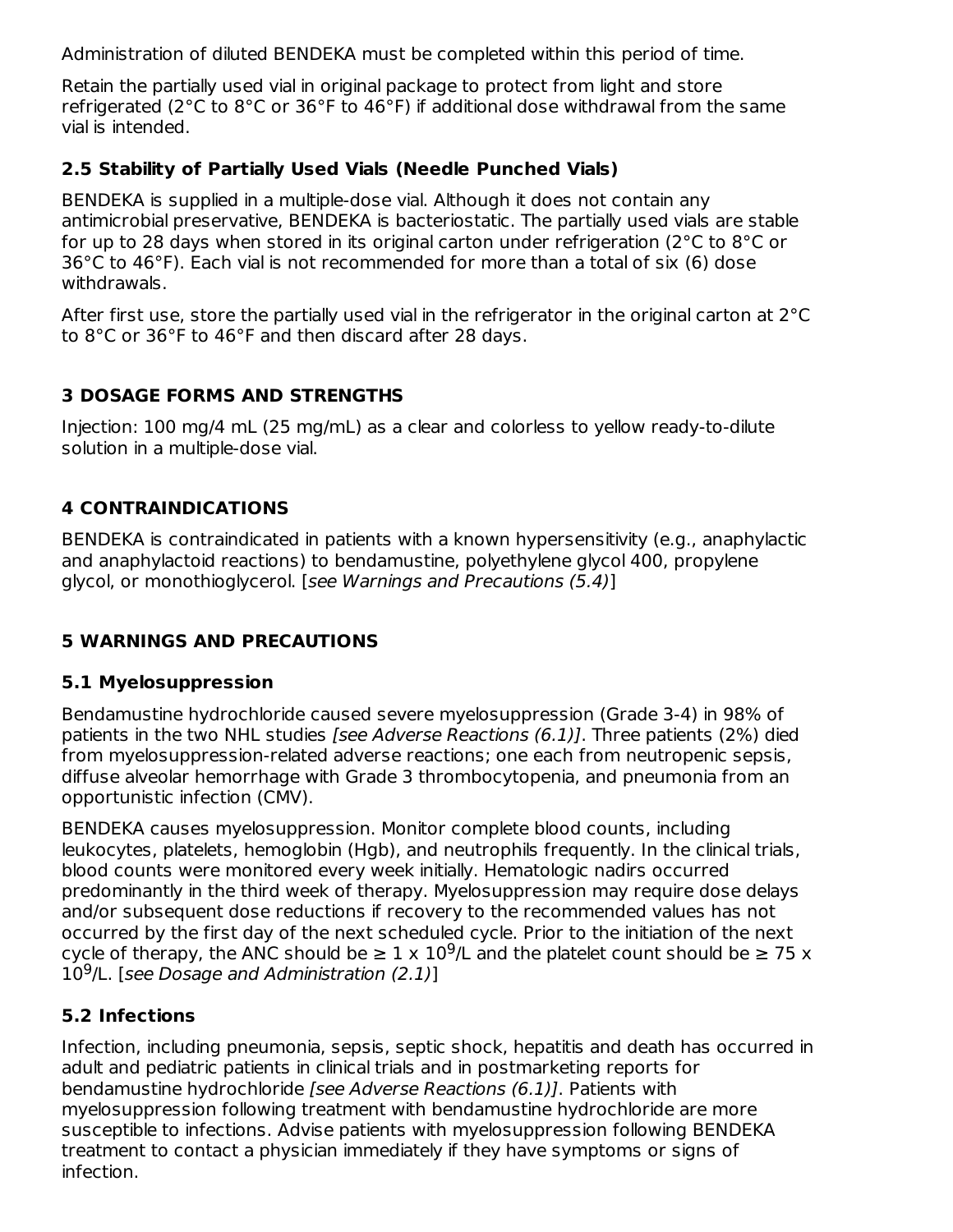Patients treated with BENDEKA are at risk for reactivation of infections including (but not limited to) hepatitis B, cytomegalovirus, Mycobacterium tuberculosis, and herpes zoster. Patients should undergo appropriate measures (including clinical and laboratory monitoring, prophylaxis, and treatment) for infection and infection reactivation prior to administration.

# **5.3 Progressive Multifocal Leukoencephalopathy (PML)**

Progressive multifocal leukoencephalopathy (PML), including fatal cases, have occurred following treatment with bendamustine, primarily in combination with rituximab or obinutuzumab [see Adverse Reactions (6.2)]. Consider PML in the differential diagnosis in patients with new or worsening neurological, cognitive or behavioral signs or symptoms. If PML is suspected, withhold BENDEKA treatment and perform appropriate diagnostic evaluations. Consider discontinuation or reduction of any concomitant chemotherapy or immunosuppressive therapy in patients who develop PML.

# **5.4 Anaphylaxis and Infusion Reactions**

Infusion reactions to bendamustine hydrochloride have occurred commonly in clinical trials *[see Adverse Reactions (6.1)]*. Symptoms include fever, chills, pruritus and rash. In rare instances, severe anaphylactic and anaphylactoid reactions have occurred, particularly in the second and subsequent cycles of therapy. Monitor clinically and discontinue drug for severe reactions. Ask patients about symptoms suggestive of infusion reactions after their first cycle of therapy. Patients who experienced Grade 3 or worse allergic-type reactions were not typically rechallenged. Consider measures to prevent severe reactions, including antihistamines, antipyretics and corticosteroids in subsequent cycles in patients who have experienced Grade 1 or 2 infusion reactions. Discontinue BENDEKA for patients with Grade 4 infusion reactions. Consider discontinuation for Grade 3 infusion reactions as clinically appropriate considering individual benefits, risks, and supportive care.

# **5.5 Tumor Lysis Syndrome**

Tumor lysis syndrome associated with bendamustine hydrochloride has occurred in patients in clinical trials and in postmarketing reports [see Adverse Reactions (6.1)]. The onset tends to be within the first treatment cycle of bendamustine hydrochloride and, without intervention, may lead to acute renal failure and death. Preventive measures include vigorous hydration and close monitoring of blood chemistry, particularly potassium and uric acid levels. Allopurinol has also been used during the beginning of bendamustine hydrochloride therapy. However, there may be an increased risk of severe skin toxicity when bendamustine hydrochloride and allopurinol are administered concomitantly. [see Warnings and Precautions (5.6)]

# **5.6 Skin Reactions**

Fatal and serious skin reactions have been reported with bendamustine hydrochloride injection treatment in clinical trials and postmarketing safety reports, including toxic skin reactions [Stevens-Johnson Syndrome (SJS), toxic epidermal necrolysis (TEN), and drug reaction with eosinophilia and systemic symptoms (DRESS)], bullous exanthema, and rash [see Adverse Reactions (6.1) and (6.2)]. Events occurred when bendamustine hydrochloride injection was given as a single agent and in combination with other anticancer agents or allopurinol.

Where skin reactions occur, they may be progressive and increase in severity with further treatment. Monitor patients with skin reactions closely. If skin reactions are severe or progressive, withhold or discontinue BENDEKA.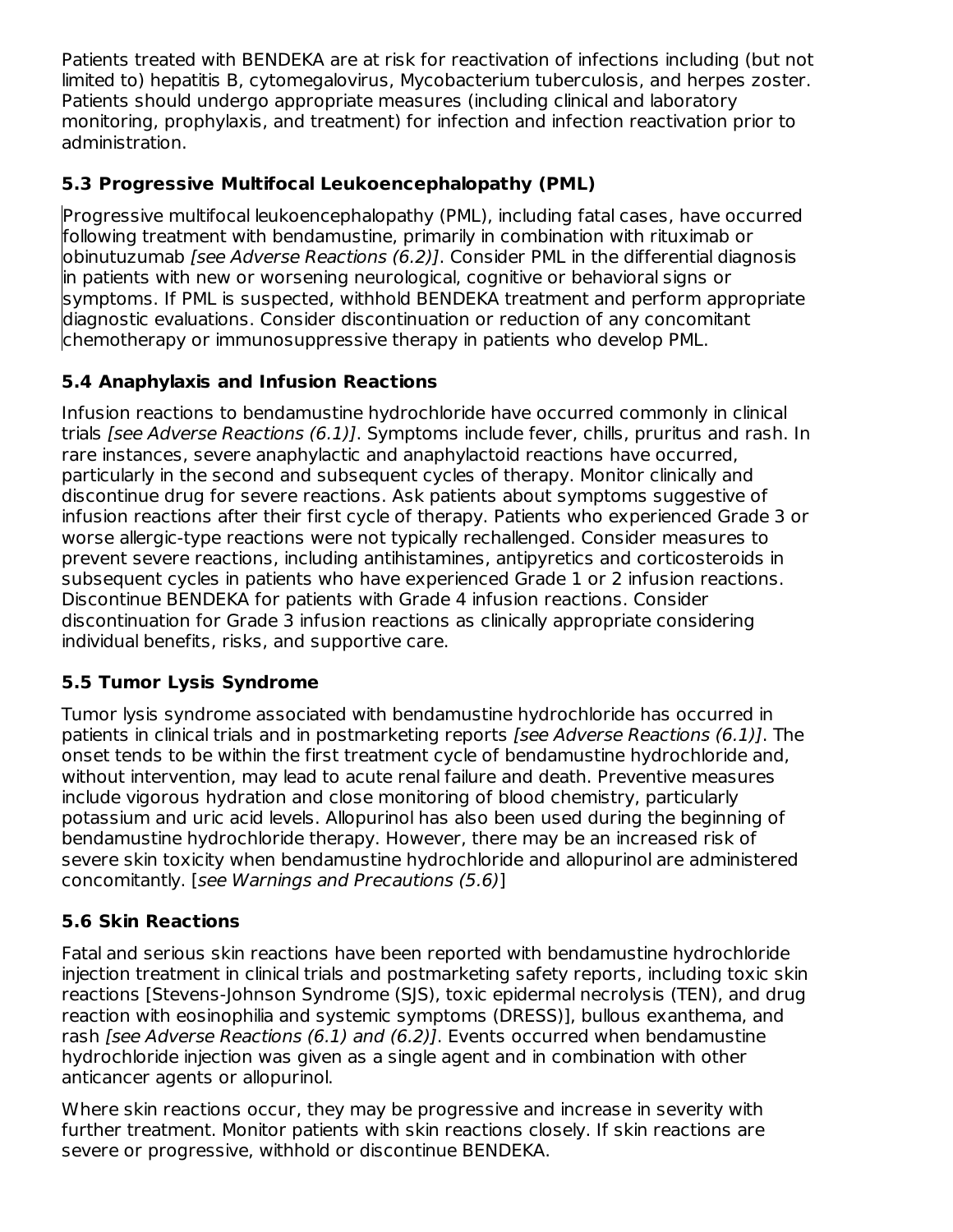# **5.7 Hepatotoxicity**

Fatal and serious cases of liver injury have been reported with bendamustine hydrochloride injection. Combination therapy, progressive disease or reactivation of hepatitis B were confounding factors in some patients [see Warnings and Precautions (5.2)]. Most cases were reported within the first three months of starting therapy. Monitor liver chemistry tests prior to and during BENDEKA therapy.

# **5.8 Other Malignancies**

There are reports of pre-malignant and malignant diseases that have developed in patients who have been treated with bendamustine hydrochloride, including myelodysplastic syndrome, myeloproliferative disorders, acute myeloid leukemia, bronchial carcinoma, and non-melanoma skin cancer, including basal cell carcinoma and squamous cell carcinoma [see Adverse Reactions (6.2)].

Monitor patients for the development of secondary malignancies. Perform dermatologic evaluations during and after treatment with BENDEKA.

# **5.9 Extravasation Injury**

Bendamustine hydrochloride extravasations have been reported in postmarketing resulting in hospitalizations from erythema, marked swelling, and pain [see Adverse Reactions (6.2)]. Assure good venous access prior to starting drug infusion and monitor the intravenous infusion site for redness, swelling, pain, infection, and necrosis during and after administration of BENDEKA.

# **5.10 Embryo-Fetal Toxicity**

Based on findings from animal reproduction studies and the drug's mechanism of action, BENDEKA can cause fetal harm when administered to a pregnant woman. Single intraperitoneal doses of bendamustine (that approximated the maximum recommended human dose based on body surface area) to pregnant mice and rats during organogenesis caused adverse developmental outcomes, including an increase in resorptions, skeletal and visceral malformations, and decreased fetal body weights. Advise pregnant women of the potential risk to a fetus. Advise females of reproductive potential to use an effective method of contraception during treatment with BENDEKA and for 6 months after the last dose. Advise males with female partners of reproductive potential to use effective contraception during treatment with BENDEKA and for 3 months after the last dose. [see ( Use in Specific Populations 8.1, 8.3) and (Clinical Pharmacology 12.1)]

# **6 ADVERSE REACTIONS**

The following clinically significant adverse reactions have been associated with bendamustine hydrochloride in clinical trials and are discussed in greater detail in other sections of the prescribing information.

- Myelosuppression [see (Warnings and Precautions 5.1)]
- Infections [see (Warnings and Precautions 5.2)]
- Progressive Multifocal Leukoencephalopathy [see (Warnings and Precautions 5.3)]
- Anaphylaxis and Infusion Reactions [see (Warnings and Precautions 5.4)]
- Tumor Lysis Syndrome [see (Warnings and Precautions 5.5)]
- Skin Reactions [see (Warnings and Precautions 5.6)]
- Hepatotoxicity [see (Warnings and Precautions 5.7)]
- Other Malignancies [see (Warnings and Precautions 5.8)]
- Extravasation Injury [see (Warnings and Precautions 5.9)]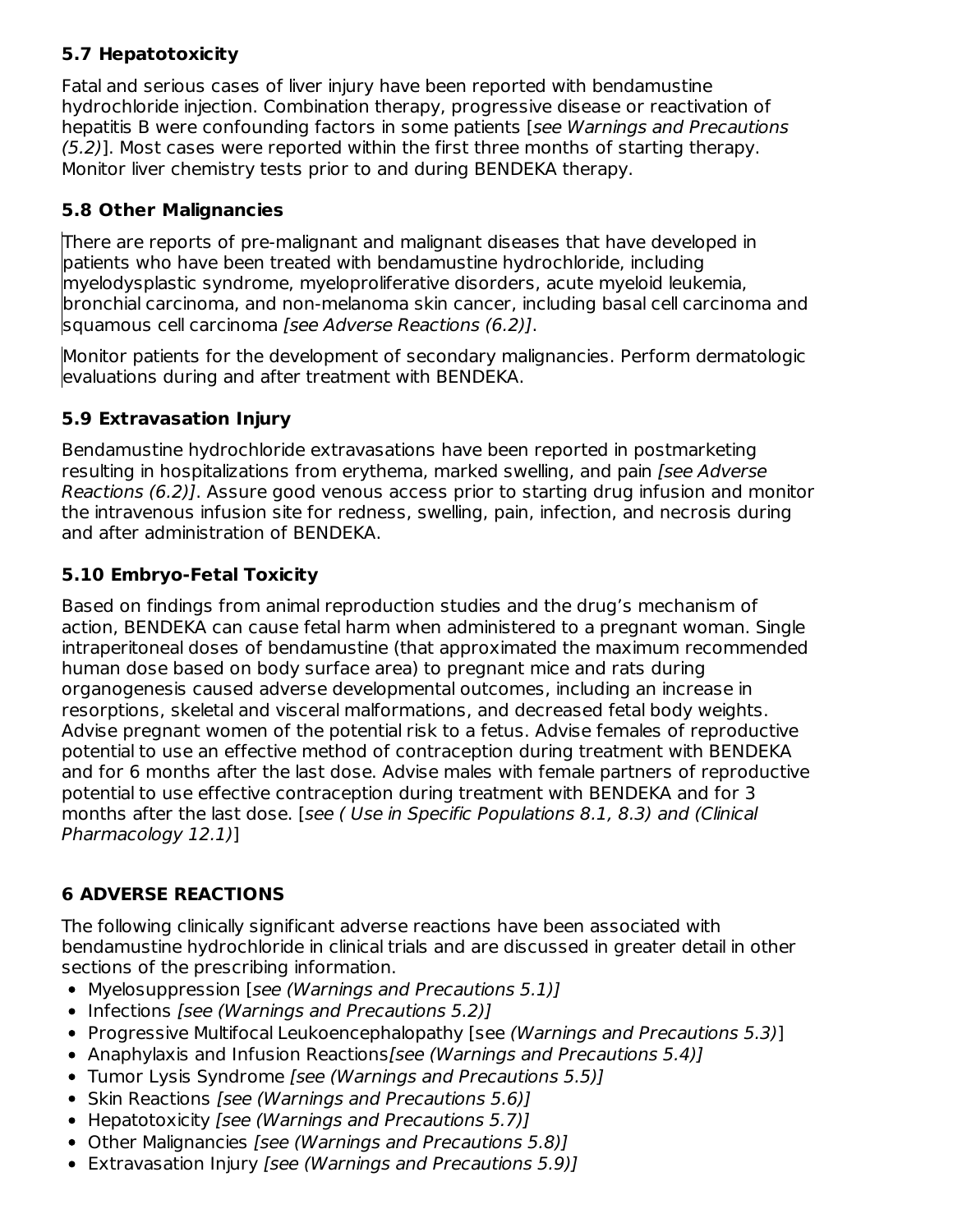# **6.1 Clinical Trials Experience**

Because clinical trials are conducted under widely varying conditions, adverse reaction rates observed in the clinical trials of a drug cannot be directly compared to rates in the clinical trials of another drug and may not reflect the rates observed in practice.

The data described below reflect exposure to bendamustine hydrochloride in 329 patients who participated in an actively controlled trial (N=153) for the treatment of CLL and two single arm studies ( $N=176$ ) for the treatment of indolent B cell NHL. Because clinical trials are conducted under widely varying conditions, adverse reaction rates observed in the clinical trials of a drug cannot be directly compared to rates in the clinical trials of another drug and may not reflect the rates observed in practice.

The safety of BENDEKA administered IV as a 50 mL admixture over a 10-minute infusion is supported by clinical trials using bendamustine hydrochloride administered IV as a 500 mL admixture over 30-60 minutes infusion time, as well as an open-label, crossover study in 81 'end-of-life' cancer patients treated with BENDEKA. In total, safety data from clinical studies are available from over 400 cancer patients exposed to bendamustine hydrochloride at doses in the range used in the treatment of CLL and NHL.

No clinically significant differences in the adverse reaction profile were noted among bendamustine hydrochloride administered as a 500 mL admixture over standard infusion time (30-60 minutes) and BENDEKA administered as a 50 mL admixture in a 'short-time' infusion over 10 minutes.

The safety and tolerability of BENDEKA was evaluated in an 8-week clinical study of BENDEKA in 81 'end-of-life' cancer patients, diagnosed with solid tumors and hematologic malignancies (excluding CLL). The population was 40-82 years of age, 58% females, 84% white, 12.3% Black, 1.2% Asian and 2.5% were classified as 'other'. BENDEKA was administered IV at a 120 mg/m<sup>2</sup> dose as a 50 mL admixture over 10 minutes. Patients in the study received BENDEKA (50 mL IV, over 10 minutes) or bendamustine hydrochloride (500 mL IV, over 60 minutes) on Days 1 and 2 every 28 days for two consecutive 2-day cycles.

Adverse reactions (any grade) that occurred with a frequency greater than 5% during BENDEKA infusion and within one hour post-infusion were nausea (8.2%) and fatigue  $(5.5\%)$ .

Adverse reactions (any grade) that occurred with a frequency greater than 5% within 24 hours of BENDEKA were nausea (10.9%) and fatigue (8.2%).

Adverse reactions leading to study withdrawal in 4 patients receiving BENDEKA were pyrexia (1.2%), nausea (1.2%), vomiting (1.2%), pneumonia (1.2%) and fatigue (1.2%).

## Chronic Lymphocytic Leukemia (CLL)

The data described below reflect exposure to bendamustine hydrochloride in 153 patients. Bendamustine hydrochloride was studied in an active-controlled randomized trial. The population was 45-77 years of age, 63% male, 100% white, and had treatment naïve CLL. All patients started the study at a dose of  $100 \text{ mg/m}^2$  intravenously over 30 minutes on Days 1 and 2 every 28 days.

Adverse reactions were reported according to NCI CTC v.2.0. In the randomized CLL clinical study, non-hematologic adverse reactions (any grade) in the bendamustine hydrochloride group that occurred with a frequency greater than 15% were pyrexia (24%), nausea (20%), and vomiting (16%).

Other adverse reactions seen frequently in one or more studies included asthenia, fatigue, malaise, and weakness; dry mouth; somnolence; cough; constipation; headache; mucosal inflammation and stomatitis.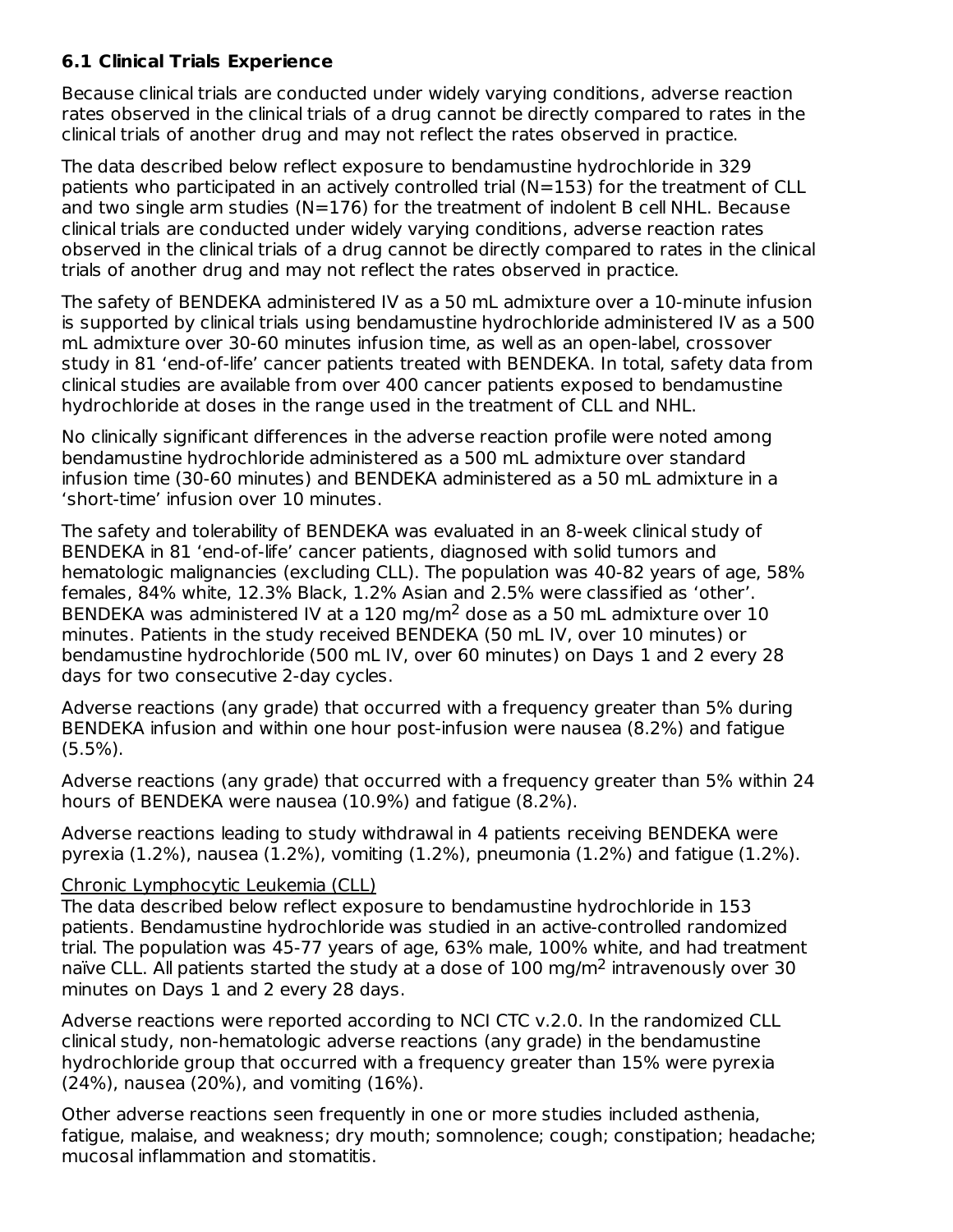Worsening hypertension was reported in 4 patients treated with bendamustine hydrochloride in the randomized CLL clinical study and in none treated with chlorambucil. Three of these 4 adverse reactions were described as a hypertensive crisis and were managed with oral medications and resolved.

The most frequent adverse reactions leading to study withdrawal for patients receiving bendamustine hydrochloride were hypersensitivity (2%) and pyrexia (1%).

Table 1 contains the treatment emergent adverse reactions, regardless of attribution, that were reported in  $\geq$  5% of patients in either treatment group in the randomized CLL clinical study.

#### **Table 1: Non-Hematologic Adverse Reactions Occurring in Randomized CLL Clinical Study in at Least 5% of Patients**

|                                                                              | Number (%) of patients            |                |                     |                |
|------------------------------------------------------------------------------|-----------------------------------|----------------|---------------------|----------------|
|                                                                              | <b>Bendamustine Hydrochloride</b> | $(N=153)$      | <b>Chlorambucil</b> | $(N=143)$      |
| <b>Body System</b><br><b>Adverse Reaction</b>                                | <b>All Grades</b>                 | Grade 3/4      | <b>All Grades</b>   | Grade 3/4      |
| <b>Total number of</b><br>patients<br>with at least 1<br>adverse<br>reaction | 121 (79)                          | 52 (34)        | 96 (67)             | 25(17)         |
| <b>Gastrointestinal</b>                                                      |                                   |                |                     |                |
| disorders                                                                    |                                   |                |                     |                |
| Nausea                                                                       | 31(20)                            | $1 (-1)$       | 21(15)              | $1 (-1)$       |
| Vomiting                                                                     | 24 (16)                           | $1 (-1)$       | 9(6)                | $\mathbf 0$    |
| Diarrhea                                                                     | 14(9)                             | 2(1)           | 5(3)                | $\mathbf{0}$   |
| <b>General disorders and</b><br>administration site<br>conditions            |                                   |                |                     |                |
| Pyrexia                                                                      | 36 (24)                           | 6(4)           | 8(6)                | 2(1)           |
| Fatigue                                                                      | 14(9)                             | 2(1)           | 8(6)                | $\mathbf 0$    |
| Asthenia                                                                     | 13(8)                             | 0              | 6(4)                | $\overline{0}$ |
| Chills                                                                       | 9(6)                              | $\overline{0}$ | $1 (-1)$            | $\mathbf 0$    |
| <b>Immune system</b><br>disorders                                            |                                   |                |                     |                |
| Hypersensitivity                                                             | 7(5)                              | 2(1)           | 3(2)                | $\overline{0}$ |
| <b>Infections and</b><br>infestations                                        |                                   |                |                     |                |
| Nasopharyngitis                                                              | 10(7)                             | $\mathbf 0$    | 12(8)               | $\Omega$       |
| Infection                                                                    | 9(6)                              | 3(2)           | $1 (-1)$            | $1 (-1)$       |
| Herpes simplex                                                               | 5(3)                              | $\overline{0}$ | 7(5)                | $\mathbf 0$    |
| <b>Investigations</b>                                                        |                                   |                |                     |                |
| Weight decreased                                                             | 11(7)                             | $\overline{0}$ | 5(3)                | $\overline{0}$ |
| <b>Metabolism and</b><br>nutrition<br>disorders                              |                                   |                |                     |                |
| Hyperuricemia                                                                | 11(7)                             | 3(2)           | 2(1)                | $\mathbf{0}$   |
| <b>Respiratory, thoracic</b><br>and mediastinal<br>disorders                 |                                   |                |                     |                |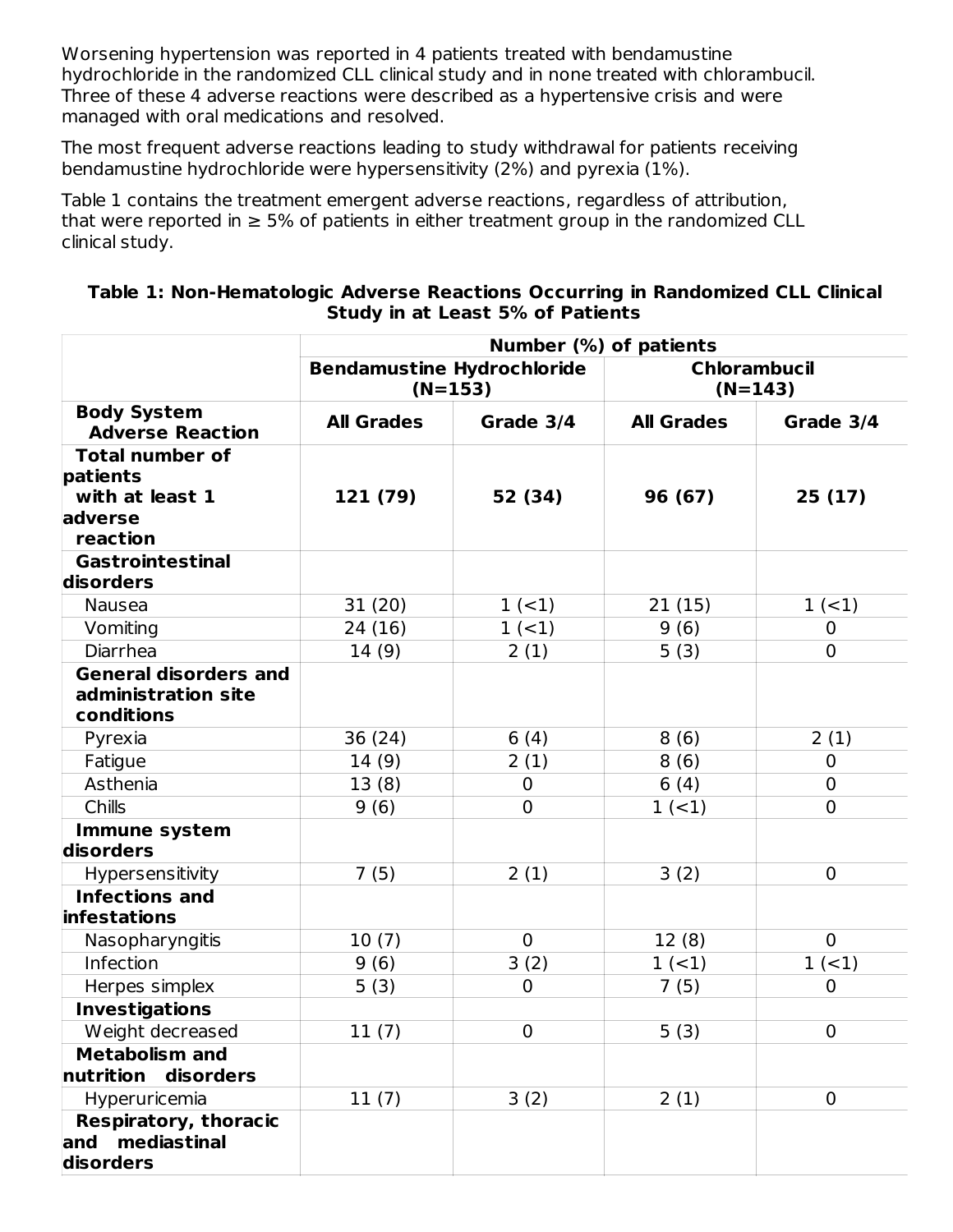| Cough                                               | 6(4)  | 1 ( < 1) | (5)   | $\leq$ 1 $\leq$ |
|-----------------------------------------------------|-------|----------|-------|-----------------|
| <b>Skin and</b><br>subcutaneous tissue<br>disorders |       |          |       |                 |
| Rash                                                | 12(8) | 4 (3)    | 7 (5) | 3(2)            |
| Pruritus                                            | 8(5)  |          |       |                 |

The Grade 3 and 4 hematology laboratory test values by treatment group in the randomized CLL clinical study are described in Table 2. These findings confirm the myelosuppressive effects seen in patients treated with bendamustine hydrochloride. Red blood cell transfusions were administered to 20% of patients receiving bendamustine hydrochloride compared with 6% of patients receiving chlorambucil.

#### **Table 2: Incidence of Hematology Laboratory Abnormalities in Patients Who Received bendamustine hydrochloride or Chlorambucil in the Randomized CLL Clinical Study**

| Laboratory            | <b>Bendamustine Hydrochloride</b><br>$(N=150)$ |                   |                           | <b>Chlorambucil</b><br>$(N=141)$ |
|-----------------------|------------------------------------------------|-------------------|---------------------------|----------------------------------|
| <b>Abnormality</b>    | <b>All Grades</b><br>n(%)                      | Grade 3/4<br>n(%) | <b>All Grades</b><br>n(%) | Grade 3/4<br>n(%)                |
| Hemoglobin Decreased  | 134 (89)                                       | 20(13)            | 115 (82)                  | 12(9)                            |
| Platelets Decreased   | 116(77)                                        | 16(11)            | 110 (78)                  | 14(10)                           |
| Leukocytes Decreased  | 92(61)                                         | 42 (28)           | 26(18)                    | 4(3)                             |
| Lymphocytes Decreased | 102(68)                                        | 70 (47)           | 27(19)                    | 6(4)                             |
| Neutrophils Decreased | 113 (75)                                       | 65 (43)           | 86 (61)                   | 30(21)                           |

In the randomized CLL trial, 34% of patients had bilirubin elevations, some without associated significant elevations in AST and ALT. Grade 3 or 4 increased bilirubin occurred in 3% of patients. Increases in AST and ALT of Grade 3 or 4 were limited to 1% and 3% of patients, respectively. Patients treated with bendamustine hydrochloride may also have changes in their creatinine levels. If abnormalities are detected, monitoring of these parameters should be continued to ensure that significant deterioration does not occur.

## Non-Hodgkin's Lymphoma (NHL)

The data described below reflect exposure to bendamustine hydrochloride in 176 patients with indolent B-cell NHL treated in two single-arm studies. The population was 31-84 years of age, 60% male, and 40% female. The race distribution was 89% White, 7% Black, 3% Hispanic, 1% other, and <1% Asian. These patients received bendamustine hydrochloride at a dose of  $120 \text{ mg/m}^2$  intravenously on Days 1 and 2 for up to eight 21-day cycles.

The adverse reactions occurring in at least 5% of the NHL patients, regardless of severity, are shown in Table 3. The most common non-hematologic adverse reactions (≥30%) were nausea (75%), fatigue (57%), vomiting (40%), diarrhea (37%) and pyrexia (34%). The most common non-hematologic Grade 3 or 4 adverse reactions (≥5%) were fatigue (11%), febrile neutropenia (6%), and pneumonia, hypokalemia and dehydration, each reported in 5% of patients.

#### **Table 3: Non-Hematologic Adverse Reactions Occurring in at Least 5% of NHL Patients Treated with bendamustine hydrochloride by System Organ Class and Preferred Term (N=176)**

|--|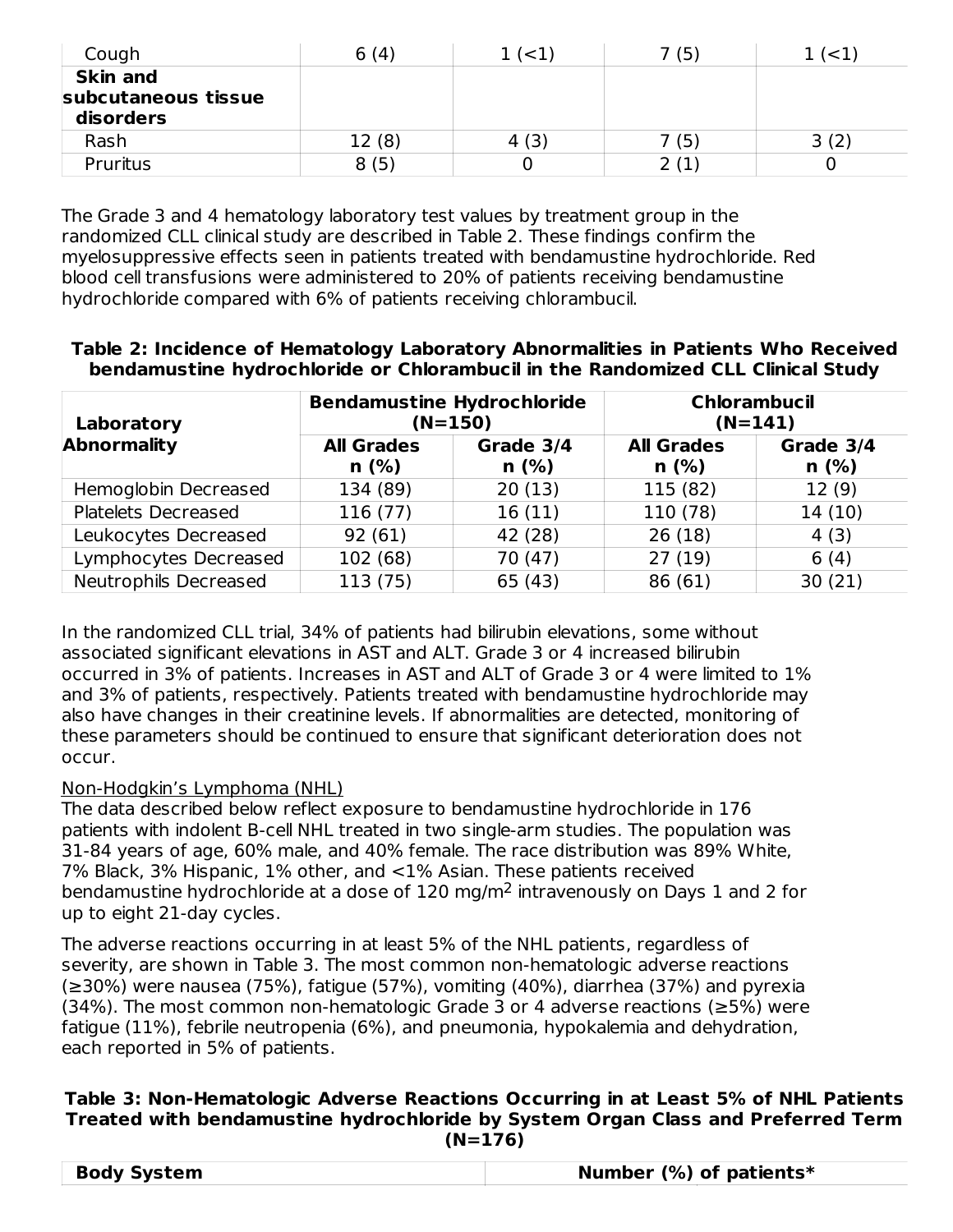| <b>Adverse Reaction</b>                                     | <b>All Grades</b> | Grade 3/4                        |
|-------------------------------------------------------------|-------------------|----------------------------------|
| Total number of patients with at                            | 176 (100)         | 94 (53)                          |
| least 1 adverse reaction                                    |                   |                                  |
| <b>Cardiac Disorders</b>                                    |                   |                                  |
| Tachycardia                                                 | 13(7)             | 0                                |
| <b>Gastrointestinal disorders</b>                           |                   |                                  |
| <b>Nausea</b>                                               | 132 (75)          | 7(4)                             |
| Vomiting                                                    | 71 (40)           | 5(3)                             |
| Diarrhea                                                    | 65 (37)           | 6(3)                             |
| Constipation                                                | 51 (29)           | $1 (-1)$                         |
| <b>Stomatitis</b>                                           | 27(15)            | $1 (-1)$                         |
| Abdominal pain                                              | 22(13)            | 2(1)                             |
| Dyspepsia                                                   | 20(11)            | 0                                |
| Gastroesophageal reflux disease                             | 18 (10)           | $\overline{0}$                   |
| Dry mouth                                                   | 15(9)             | $1 (-1)$                         |
| Abdominal pain upper                                        | 8(5)              | $\overline{0}$                   |
| Abdominal distension                                        | 8(5)              | $\overline{0}$                   |
| <b>General disorders and administration site conditions</b> |                   |                                  |
| Fatigue                                                     | 101 (57)          | 19(11)                           |
| Pyrexia<br>Chills                                           | 59 (34)           | 3(2)<br>$\overline{0}$           |
|                                                             | 24 (14)           |                                  |
| Edema peripheral<br>Asthenia                                | 23(13)            | 1(1)                             |
|                                                             | 19(11)            | 4(2)<br>$1 (-1)$                 |
| Chest pain                                                  | 11(6)             |                                  |
| Infusion site pain<br>Pain                                  | 11(6)             | 0                                |
|                                                             | 10(6)             | $\overline{0}$<br>$\overline{0}$ |
| Catheter site pain<br><b>Infections and infestations</b>    | 8(5)              |                                  |
| Herpes zoster                                               | 18 (10)           | 5(3)                             |
| Upper respiratory tract infection                           | 18 (10)           | 0                                |
| Urinary tract infection                                     | 17(10)            | 4(2)                             |
| <b>Sinusitis</b>                                            | 15(9)             | $\overline{0}$                   |
| Pneumonia                                                   | 14(8)             | 9(5)                             |
| Febrile neutropenia                                         | 11(6)             | 11(6)                            |
| Oral candidiasis                                            | 11(6)             | 2(1)                             |
| Nasopharyngitis                                             | 11(6)             | $\mathbf 0$                      |
| <b>Investigations</b>                                       |                   |                                  |
| Weight decreased                                            | 31 (18)           | 3(2)                             |
| <b>Metabolism and nutrition disorders</b>                   |                   |                                  |
| Anorexia                                                    | 40 (23)           | 3(2)                             |
| Dehydration                                                 | 24 (14)           | 8(5)                             |
| Decreased appetite                                          | 22 (13)           | $1 (-1)$                         |
| Hypokalemia                                                 | 15(9)             | 9(5)                             |
| <b>Musculoskeletal and connective tissue</b>                |                   |                                  |
| disorders                                                   |                   |                                  |
| Back pain                                                   | 25 (14)           | 5(3)                             |
| Arthralgia                                                  | 11(6)             | $\Omega$                         |
| Pain in extremity                                           | 8(5)              | 2(1)                             |
| Bone pain                                                   | 8(5)              | 0                                |
| <b>Nervous system disorders</b>                             |                   |                                  |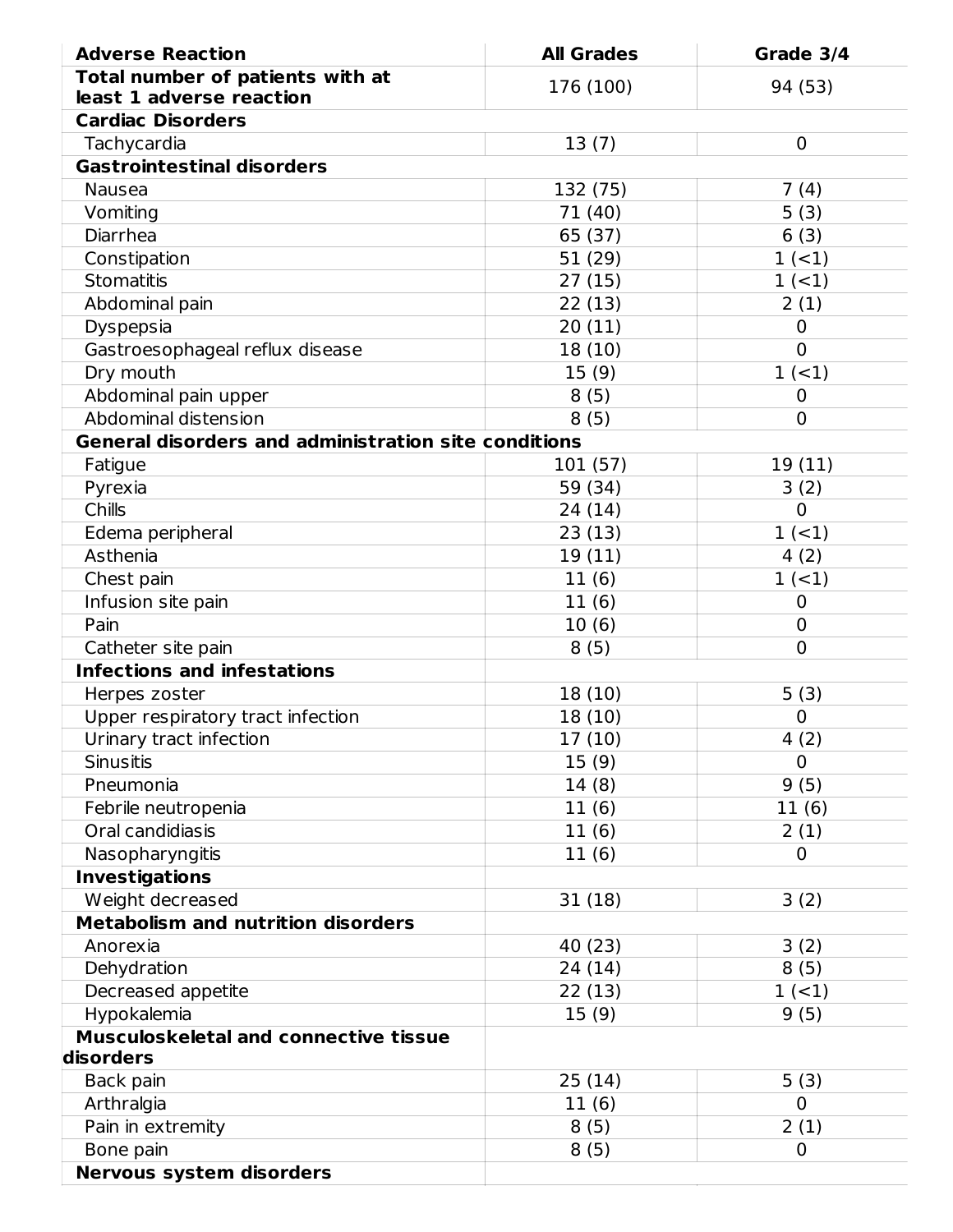| Headache                               | 36(21)  | 0              |
|----------------------------------------|---------|----------------|
| <b>Dizziness</b>                       | 25(14)  | 0              |
| Dysgeusia                              | 13(7)   | 0              |
| Psychiatric disorder                   |         |                |
| Insomnia                               | 23(13)  | $\mathbf 0$    |
| Anxiety                                | 14(8)   | $1 (-1)$       |
| Depression                             | 10(6)   | 0              |
| Respiratory, thoracic and mediastinal  |         |                |
| disorders                              |         |                |
| Cough                                  | 38 (22) | $1 (-1)$       |
| <b>Dyspnea</b>                         | 28 (16) | 3(2)           |
| Pharyngolaryngeal pain                 | 14(8)   | $1 (-1)$       |
| Wheezing                               | 8(5)    | 0              |
| Nasal congestion                       | 8(5)    | $\overline{0}$ |
| Skin and subcutaneous tissue disorders |         |                |
| Rash                                   | 28 (16) | $1 (-1)$       |
| Pruritus                               | 11(6)   | 0              |
| Dry skin                               | 9(5)    | 0              |
| Night sweats                           | 9(5)    | 0              |
| Hyperhidrosis                          | 8(5)    | $\overline{0}$ |
| <b>Vascular disorders</b>              |         |                |
| Hypotension                            | 10(6)   | 2(1)           |

**\*Patients may have reported more than 1 adverse reaction.**

**NOTE:** Patients counted only once in each preferred term category and once in each system organ class category.

Hematologic toxicities, based on laboratory values and CTC grade, in NHL patients treated in both single arm studies combined are described in Table 4. Clinically important chemistry laboratory values that were new or worsened from baseline and occurred in >1% of patients at grade 3 or 4, in NHL patients treated in both single arm studies combined were hyperglycemia (3%), elevated creatinine (2%), hyponatremia (2%), and hypocalcemia (2%).

#### **Table 4: Incidence of Hematology Laboratory Abnormalities in Patients Who Received bendamustine hydrochloride in the NHL Studies**

| <b>Hematology Variable</b> | <b>Percent of Patients</b> |           |  |  |
|----------------------------|----------------------------|-----------|--|--|
|                            | <b>All Grades</b>          | Grade 3/4 |  |  |
| Lymphocytes Decreased      | 99                         | 94        |  |  |
| Leukocytes Decreased       | 94                         | 56        |  |  |
| Hemoglobin Decreased       | 88                         | 11        |  |  |
| Neutrophils Decreased      | 86                         | 60        |  |  |
| Platelets Decreased        | 86                         | 25        |  |  |

In both studies, serious adverse reactions, regardless of causality, were reported in 37% of patients receiving bendamustine hydrochloride. The most common serious adverse reactions occurring in ≥5% of patients were febrile neutropenia and pneumonia. Other important serious adverse reactions reported in clinical trials and/or postmarketing experience were acute renal failure, cardiac failure, hypersensitivity, skin reactions, pulmonary fibrosis, and myelodysplastic syndrome.

Serious drug-related adverse reactions reported in clinical trials included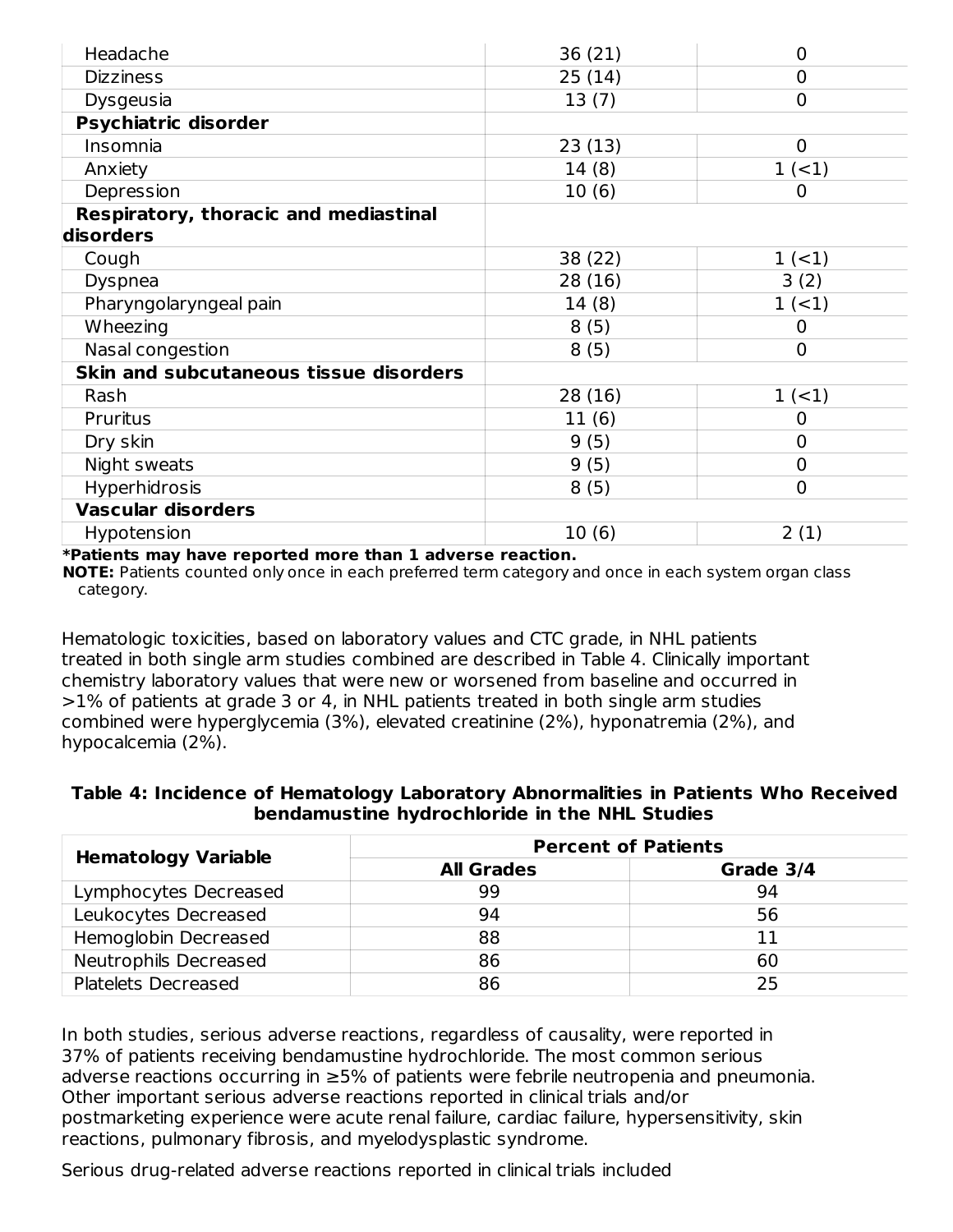myelosuppression, infection, pneumonia, tumor lysis syndrome and infusion reactions. Adverse reactions occurring less frequently but possibly related to bendamustine hydrochloride treatment were hemolysis, dysgeusia/taste disorder, atypical pneumonia, sepsis, herpes zoster, erythema, dermatitis, and skin necrosis.

# **6.2 Postmarketing Experience**

The following adverse reactions have been identified during post-approval use of bendamustine hydrochloride. Because these reactions are reported voluntarily from a population of uncertain size, it is not always possible to reliably estimate their frequency or establish a causal relationship to drug exposure.

Blood and lymphatic systems disorders: Pancytopenia.

Cardiovascular disorders: Atrial fibrillation, congestive heart failure (some fatal), myocardial infarction (some fatal), palpitation.

General disorders and administration site conditions: Injection site reactions (including phlebitis, pruritus, irritation, pain, swelling), infusion site reactions (including phlebitis, pruritus, irritation, pain, swelling).

Immune system disorders: Anaphylaxis.

Infections and infestations: Pneumocystis jirovecii pneumonia, progressive multifocal leukoencephalopathy (PML) .

Respiratory, thoracic and mediastinal disorders: Pneumonitis.

Skin and subcutaneous tissue disorders: Drug reaction with eosinophilia and systemic symptoms (DRESS), non-melanoma skin cancer (NMSC), Stevens-Johnson syndrome (SJS), toxic epidermal necrolysis (TEN).

# **7 DRUG INTERACTIONS**

# **7.1 Effect of Other Drugs on BENDEKA**

## CYP1A2 Inhibitors

The coadministration of BENDEKA with CYP1A2 inhibitors may increase bendamustine plasma concentrations and may result in increased incidence of adverse reactions with BENDEKA [see Clinical Pharmacology (12.3)]. Consider alternative therapies that are not CYP1A2 inhibitors during treatment with BENDEKA.

## CYP1A2 Inducers

The coadministration of BENDEKA with CYP1A2 inducers may decrease bendamustine plasma concentrations and may result in decreased efficacy of BENDEKA [see Clinical Pharmacology (12.3)]. Consider alternative therapies that are not CYP1A2 inducers during treatment with BENDEKA.

# **8 USE IN SPECIFIC POPULATIONS**

# **8.1 Pregnancy**

## Risk Summary

In animal reproduction studies, intraperitoneal administration of bendamustine to pregnant mice and rats during organogenesis at doses 0.6 to 1.8 times the maximum recommended human dose (MRHD) resulted in embryo-fetal and/or infant mortality, structural abnormalities, and alterations to growth (see Data). There are no available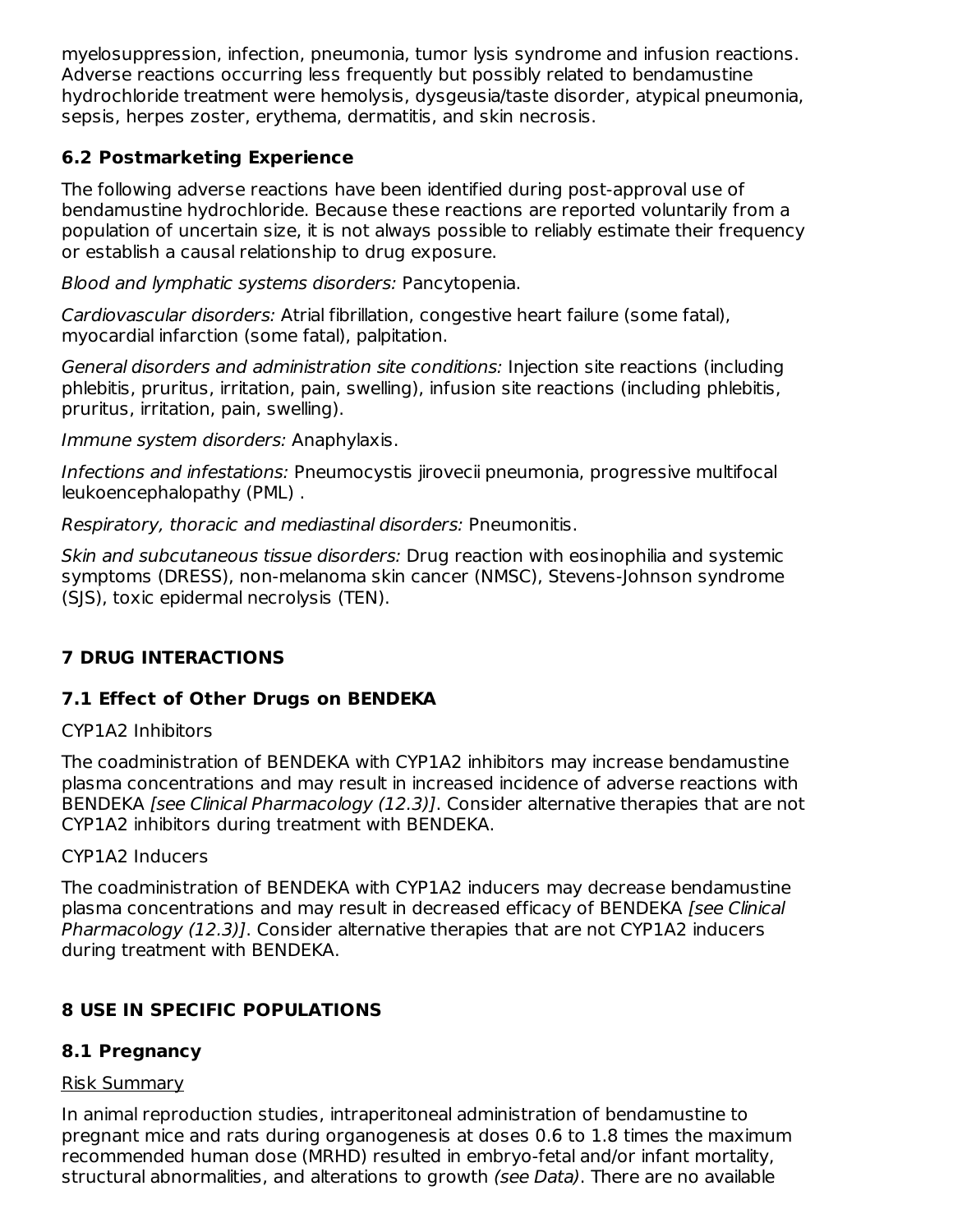data on bendamustine hydrochloride use in pregnant women to evaluate for a drugassociated risk of major birth defects, miscarriage or adverse maternal or fetal outcomes. Advise pregnant women of the potential risk to a fetus.

The estimated background risk of major birth defects and miscarriage for the indicated population is unknown. All pregnancies have a background risk of birth defect, loss, or other adverse outcomes. In the U.S. general population, the estimated background risk of major birth defects and miscarriage in clinically recognized pregnancies is 2 to 4% and 15 to 20%, respectively.

Data

# Animal Data

Bendamustine hydrochloride was intraperitoneally administered once to mice from 210  $mg/m<sup>2</sup>$  (approximately 1.8 times the MRHD) during organogenesis and caused an increase in resorptions, skeletal and visceral malformations (exencephaly, cleft palates, accessory rib, and spinal deformities) and decreased fetal body weights. This dose did not appear to be maternally toxic and lower doses were not evaluated. Repeat intraperitoneal administration of bendamustine hydrochloride to mice on gestation days 7 to 11 resulted in an increase in resorptions from 75 mg/m2 (approximately 0.6 times the MRHD) and an increase in abnormalities from 112.5 mg/m<sup>2</sup> (approximately 0.9 times the MRHD), similar to those seen after a single intraperitoneal administration.

Bendamustine hydrochloride was intraperitoneally administered once to rats from 120 mg/m<sup>2</sup> (approximately the MRHD) on gestation days 4, 7, 9, 11, or 13 and caused embryo and fetal lethality as indicated by increased resorptions and a decrease in live fetuses. A significant increase in external (effect on tail, head, and herniation of external organs [exomphalos]) and internal (hydronephrosis and hydrocephalus) malformations were seen in dosed rats.

# **8.2 Lactation**

## Risk Summary

There are no data on the presence of bendamustine hydrochloride or its metabolites in either human or animal milk, the effects on the breastfed child, or the effects on milk production. Because of the potential for serious adverse reactions in the breastfed child, advise patients that breastfeeding is not recommended during treatment with BENDEKA, and for 1 week after the last dose.

# **8.3 Females and Males of Reproductive Potential**

BENDEKA can cause embryo-fetal harm when administered to a pregnant woman [see Use in Specific Populations (8.1)].

## Pregnancy Testing

Pregnancy testing is recommended for females of reproductive potential prior to initiation of BENDEKA [see Use in Specific Populations (8.1)].

## **Contraception**

## **Females**

Advise female patients of reproductive potential to use effective contraception during treatment with BENDEKA and for 6 months after the last dose.

## Males

Based on genotoxicity findings, advise males with female partners of reproductive potential to use effective contraception during treatment with BENDEKA and for 3 months after the last dose [see Nonclinical Toxicology (13.1)].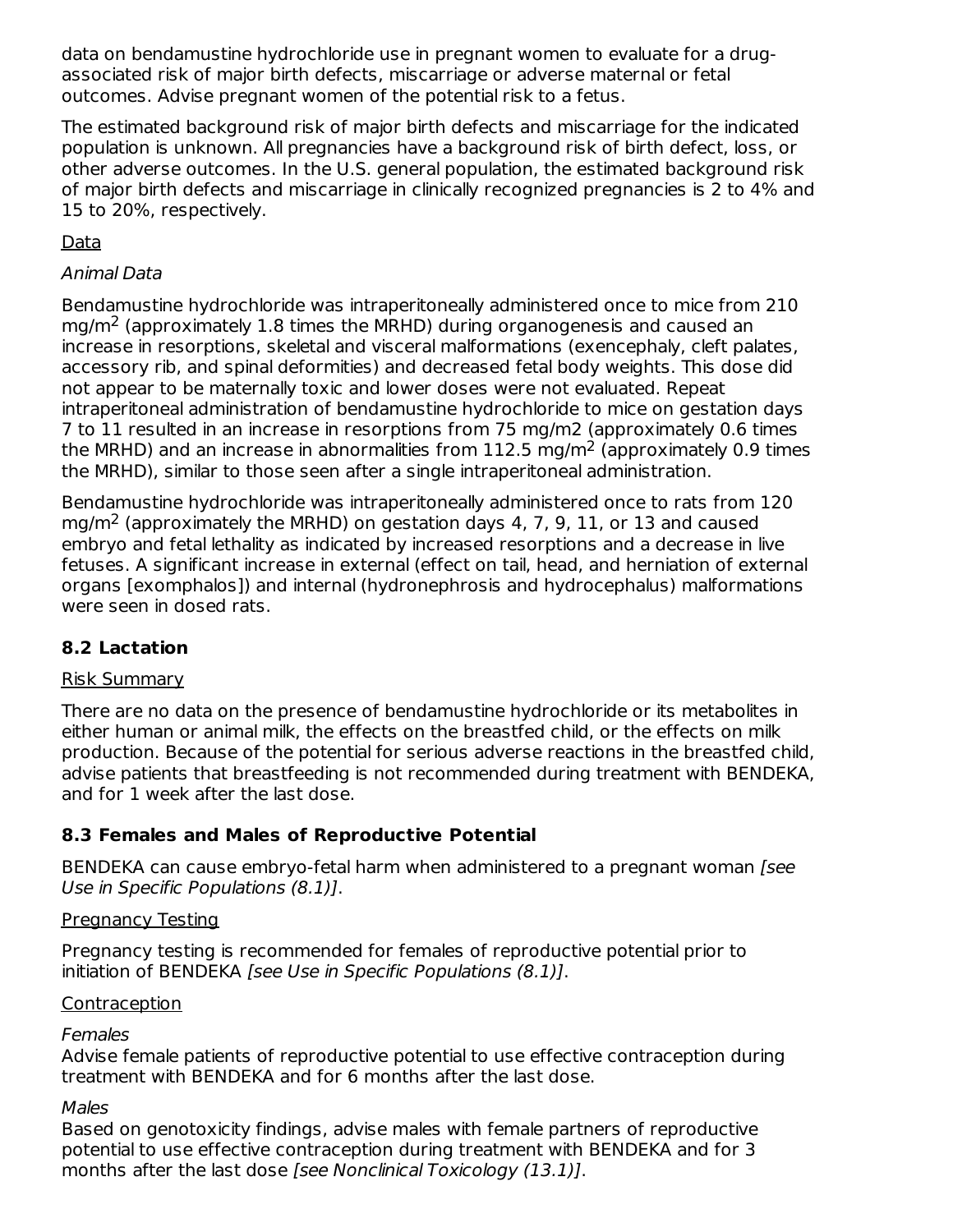## **Infertility**

Males

Based on findings from clinical studies, BENDEKA may impair male fertility. Impaired spermatogenesis, azoospermia, and total germinal aplasia have been reported in male patients treated with alkylating agents, especially in combination with other drugs. In some instances, spermatogenesis may return in patients in remission, but this may occur only several years after intensive chemotherapy has been discontinued. Advise patients of the potential risk to their reproductive capacities.

Based on findings from animal studies, BENDEKA may impair male fertility due to an increase in morphologically abnormal spermatozoa. The long-term effects of BENDEKA on male fertility, including the reversibility of adverse effects, have not been studied [see Nonclinical Toxicology (13.1)].

# **8.4 Pediatric Use**

Safety and effectiveness in pediatric patients have not been established.

Safety, pharmacokinetics and efficacy were assessed in a single open-label trial (NCT01088984) in patients aged 1 to 19 years with relapsed or refractory acute leukemia, including 27 patients with acute lymphocytic leukemia (ALL) and 16 patients with acute myeloid leukemia (AML). Bendamustine hydrochloride was administered as an intravenous infusion over 60 minutes on Days 1 and 2 of each 21-day cycle. There was no treatment response (CR+ CRp) in any patient. The safety profile in these patients was consistent with that seen in adults, and no new safety signals were identified.

The pharmacokinetics of bendamustine in 43 patients, aged 1 to 19 years (median age of 10 years) were within range of values previously observed in adults given the same dose based on body surface area.

# **8.5 Geriatric Use**

No overall differences in safety were observed between patients ≥65 years of age and younger patients. Efficacy was lower in patients 65 and over with CLL receiving bendamustine hydrochloride based upon an overall response rate of 47% for patients 65 and over and 70% for younger patients. Progression free survival was also longer in younger patients with CLL receiving bendamustine (19 months vs. 12 months). No overall differences in efficacy in patients with non-Hodgkin Lymphoma were observed between geriatric patients and younger patients.

# **8.6 Renal Impairment**

Do not use BENDEKA in patients with creatinine clearance (CLcr) < 30 mL/min [see Clinical Pharmacology (12.3)].

## **8.7 Hepatic Impairment**

Do not use BENDEKA in patients with AST or ALT 2.5-10  $\times$  upper limit of normal (ULN) and total bilirubin 1.5-3  $\times$  ULN, or total bilirubin  $> 3 \times$  ULN [see Clinical Pharmacology (12.3)].

# **10 OVERDOSAGE**

The intravenous LD<sub>50</sub> of bendamustine hydrochloride is 240 mg/m<sup>2</sup> in the mouse and rat. Toxicities included sedation, tremor, ataxia, convulsions and respiratory distress.

Across all clinical experience, the reported maximum single dose received was 280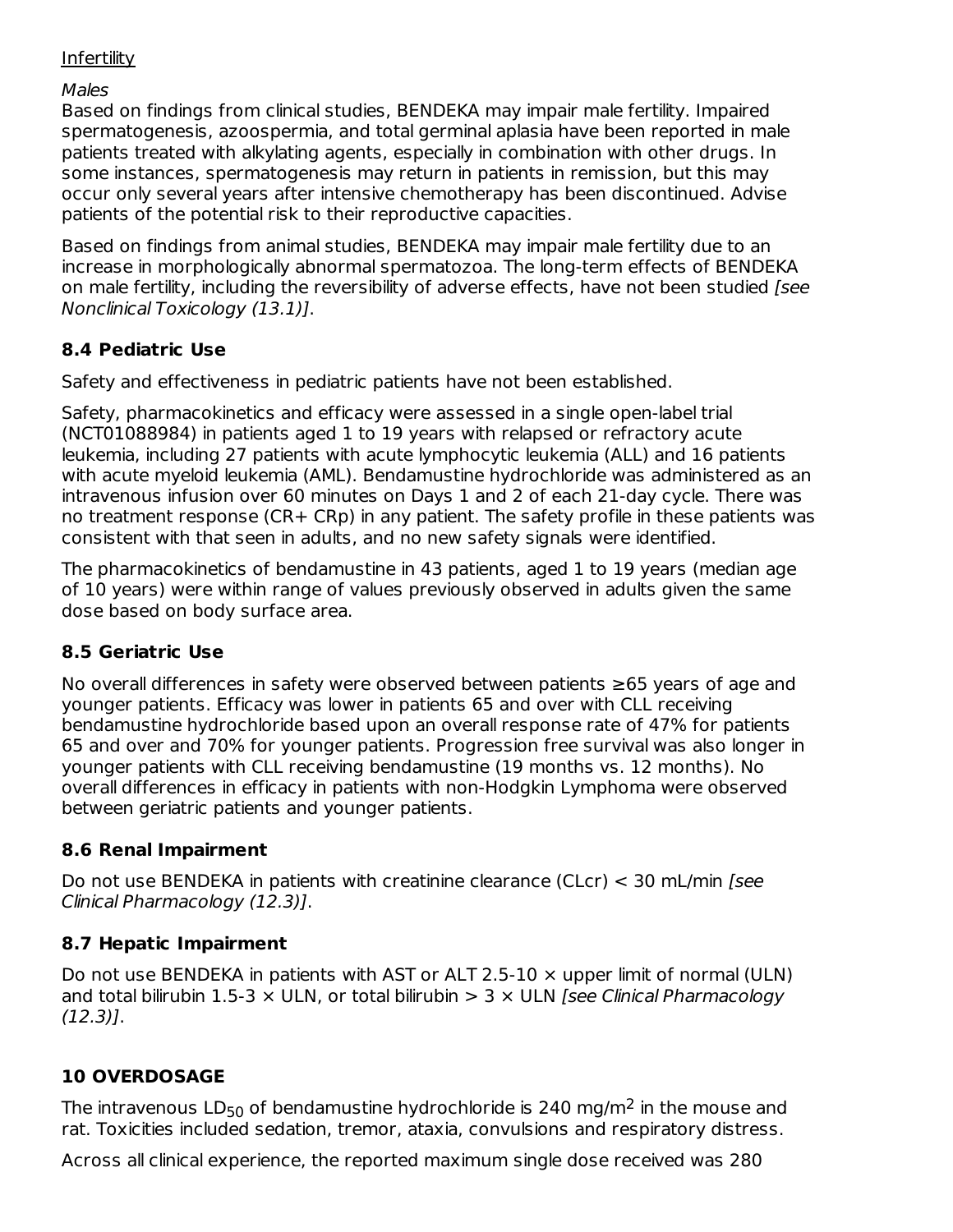$mg/m<sup>2</sup>$ . Three of four patients treated at this dose showed ECG changes considered dose-limiting at 7 and 21 days post-dosing. These changes included QT prolongation (one patient), sinus tachycardia (one patient), ST and T wave deviations (two patients) and left anterior fascicular block (one patient). Cardiac enzymes and ejection fractions remained normal in all patients.

No specific antidote for bendamustine hydrochloride overdose is known. Management of overdosage should include general supportive measures, including monitoring of hematologic parameters and ECGs.

# **11 DESCRIPTION**

BENDEKA (bendamustine hydrochloride) injection is an alkylating agent. The chemical name of bendamustine hydrochloride is 1H-benzimidazole-2-butanoic acid, 5-[bis(2 chloroethyl)amino]-1 methyl-, monohydrochloride. Its empirical molecular formula is  $C_{16}H_{21}Cl_2N_3O_2\cdot$  HCl, and the molecular weight is 394.7. Bendamustine hydrochloride contains a mechlorethamine group and a benzimidazole heterocyclic ring with a butyric acid substituent, and has the following structural formula:



BENDEKA (bendamustine hydrochloride) injection for intravenous use is supplied as a sterile, clear, and colorless to yellow ready-to-dilute solution in a multiple-dose clear glass vial. Each milliliter contains 25 mg of bendamustine hydrochloride, USP, 0.1 mL of Propylene Glycol, USP, 5 mg of Monothioglycerol, NF, in Polyethylene Glycol 400, NF. Sodium hydroxide may have been used to adjust the acidity of polyethylene glycol 400.

# **12 CLINICAL PHARMACOLOGY**

## **12.1 Mechanism of Action**

Bendamustine is a bifunctional mechlorethamine derivative containing a purine-like benzimidazole ring. Mechlorethamine and its derivatives form electrophilic alkyl groups. These groups form covalent bonds with electron-rich nucleophilic moieties, resulting in interstrand DNA crosslinks. The bifunctional covalent linkage can lead to cell death via several pathways. Bendamustine is active against both quiescent and dividing cells. The exact mechanism of action of bendamustine remains unknown.

## **12.2 Pharmacodynamics**

Based on the pharmacokinetics/pharmacodynamics analyses of data from adult patients with NHL, nausea increased with increasing bendamustine  $\mathsf{C}_{\mathsf{max}}$ .

## Cardiac Electrophysiology

The effect of bendamustine on the QTc interval was evaluated in 53 patients with indolent NHL and mantle cell lymphoma on Day 1 of Cycle 1 after administration of rituximab at 375 mg/m<sup>2</sup> intravenous infusion followed by a 30-minute intravenous infusion of bendamustine at 90 mg/m<sup>2</sup>/day. No mean changes greater than 20 milliseconds were detected up to one hour post infusion. The potential for delayed effects on the QT interval after one hour was not evaluated.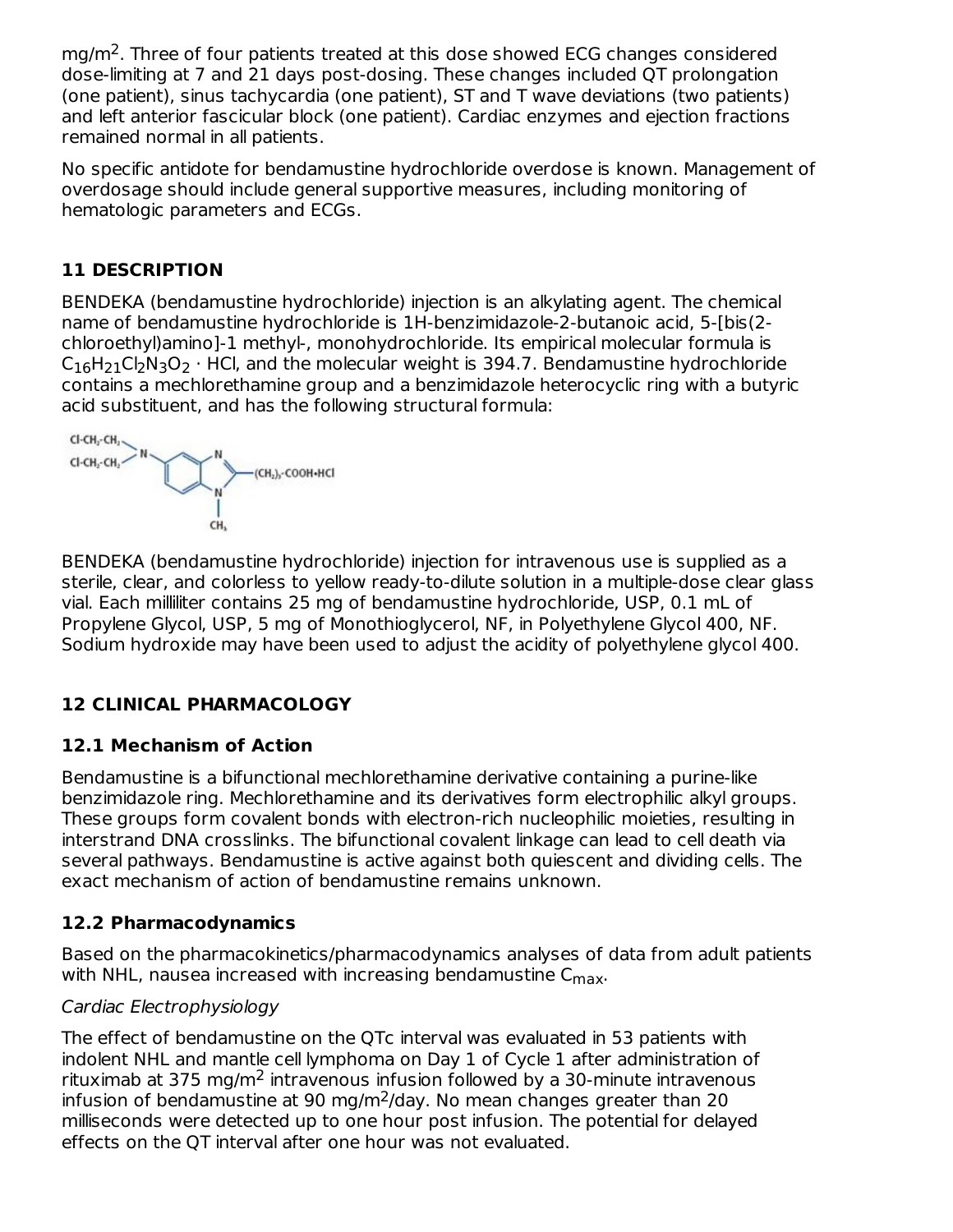# **12.3 Pharmacokinetics**

Following a single dose of 120 mg/m<sup>2</sup> of bendamustine hydrochloride over 10-minute infusion, the mean C $_{\sf max}$  achieved was 35  $\mu$ g/mL (range 6 to 49  $\mu$ g/mL), occurring typically at the end of infusion. Little or no accumulation in plasma is expected for bendamustine administered on Days 1 and 2 of a 28-day cycle.

#### Distribution

The protein binding of bendamustine ranged from 94 to 96% and was concentration independent from 1 to 50 µg/mL. The blood to plasma concentration ratios in human blood ranged from 0.84 to 0.86 over a concentration range of 10 to 100 µg/mL.

The mean steady-state volume of distribution (V<sub>SS</sub>) of bendamustine was approximately 20 to 25 L.

### **Elimination**

After a single intravenous dose of 120 mg/m<sup>2</sup> of bendamustine over 1 hour, the intermediate half-life (t $_{\nu_2}$ ) of the parent compound is approximately 40 minutes. The mean terminal elimination t $_{1/2}$  of two active metabolites, γ-hydroxybendamustine (M3) and N desmethylbendamustine (M4) are approximately 3 hours and 30 minutes, respectively. Bendamustine clearance in humans is approximately 700 mL/min.

### **Metabolism**

Bendamustine is extensively metabolized via hydrolytic, oxidative, and conjugative pathways. Bendamustine is primarily metabolized via hydrolysis to monohydroxy (HP1) and dihydroxybendamustine (HP2) metabolites with low cytotoxic activity in vitro. Two active minor metabolites, M3 and M4, are primarily formed via CYP1A2 in vitro. M3 and M4 concentrations of these metabolites in plasma are 1/10<sup>th</sup> and 1/100<sup>th</sup> that of the parent compound, respectively.

#### Excretion

Following IV infusion of radiolabeled bendamustine hydrochloride in cancer patients, approximately 76% of the dose was recovered. Approximately 50% of the dose was recovered in the urine (3.3% unchanged) and approximately 25% of the dose was recovered in the feces. Less than 1% of the dose was recovered in the urine as M3 and M4, and less than 5% of the dose was recovered in the urine as HP2.

#### Specific Populations

No clinically meaningful effects on the pharmacokinetics of bendamustine were observed based on age (31 to 84 years), sex, mild to moderate renal impairment (CLcr  $\geq$  30 mL/min), or hepatic impairment with total bilirubin 1.5  $<$  ULN and AST or ALT  $<$  2.5  $\times$ ULN. The effects of severe renal impairment (CLcr < 30 mL/min), or hepatic impairment with total bilirubin 1.5-3  $\times$  ULN and AST or ALT 2.5-10  $\times$  ULN or total bilirubin  $>$  3  $\times$  ULN on the pharmacokinetics of bendamustine is unknown.

## Race/Ethnicity

Exposures in Japanese subjects ( $n=6$ ) were 40% higher than that in non-Japanese subjects receiving the same dose. The clinical importance of this difference on the safety and efficacy of bendamustine hydrochloride in Japanese subjects has not been established.

#### Drug Interaction Studies

In Vitro Studies Effect of Bendamustine on CYP Substrates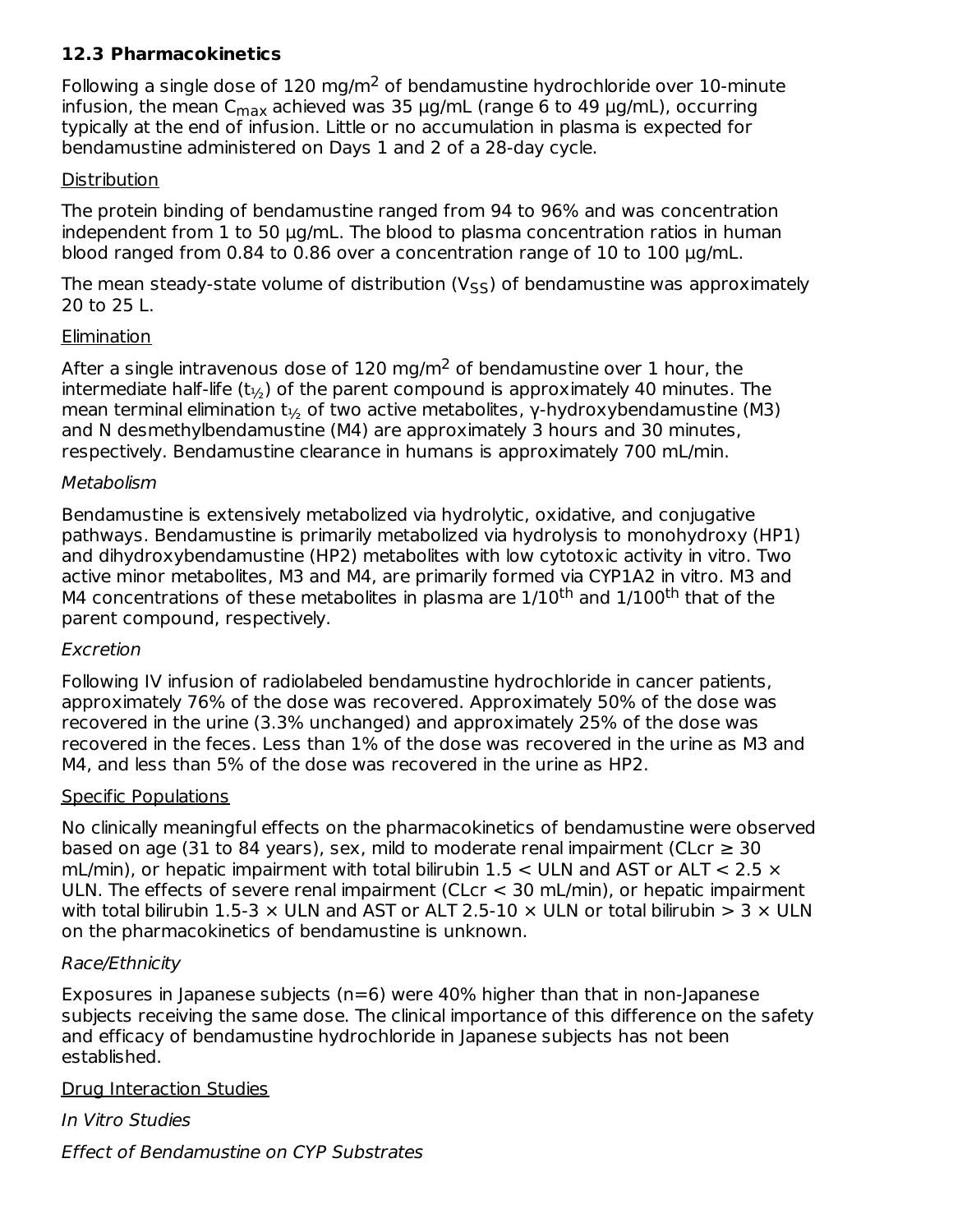Bendamustine did not inhibit CYP1A2, 2C9/10, 2D6, 2E1, or 3A4/5. Bendamustine did not induce metabolism of CYP1A2, CYP2A6, CYP2B6, CYP2C8, CYP2C9, CYP2C19, CYP2E1, or CYP3A4/5.

Effect of Transporters on Bendamustine Hydrochloride

Bendamustine is a substrate of P-glycoprotein and breast cancer resistance protein (BCRP).

# **13 NONCLINICAL TOXICOLOGY**

# **13.1 Carcinogenesis, Mutagenesis, Impairment of Fertility**

Bendamustine was carcinogenic in mice. After intraperitoneal injections at 37.5  $mg/m<sup>2</sup>/day$  (the lowest dose tested, approximately 0.3 times the maximum recommended human dose [MRHD]) and 75 mg/m<sup>2</sup>/day (approximately 0.6 times the MRHD) for 4 days, peritoneal sarcomas in female AB/Jena mice were produced. Oral administration at  $187.5$  mg/m<sup>2</sup>/day (the only dose tested, approximately 1.6 times the MRHD) for 4 days induced mammary carcinomas and pulmonary adenomas.

Bendamustine is a mutagen and clastogen. In a bacterial reverse mutation assay (Ames assay), bendamustine was shown to increase revertant frequency in the absence and presence of metabolic activation. Bendamustine was clastogenic in human lymphocytes in vitro, and in rat bone marrow cells in vivo (increase in micronucleated polychromatic erythrocytes) from 37.5 mg/m<sup>2</sup>, (the lowest dose tested, approximately 0.3 times the MRHD).

Bendamustine induced morphologic abnormalities in spermatozoa in mice. Following tail vein injection of bendamustine at  $120 \text{ mg/m}^2$  or a saline control on days 1 and 2 for a total of 3 weeks, the number of spermatozoa with morphologic abnormalities was 16% higher in the bendamustine-treated group as compared to the saline control group.

# **14 CLINICAL STUDIES**

# **14.1 Chronic Lymphocytic Leukemia (CLL)**

The safety and efficacy of bendamustine hydrochloride were evaluated in an open-label, randomized, controlled multicenter trial comparing bendamustine hydrochloride to chlorambucil. The trial was conducted in 301 previously-untreated patients with Binet Stage B or C (Rai Stages I - IV) CLL requiring treatment. Need-to-treat criteria included hematopoietic insufficiency, B-symptoms, rapidly progressive disease or risk of complications from bulky lymphadenopathy. Patients with autoimmune hemolytic anemia or autoimmune thrombocytopenia, Richter's syndrome, or transformation to prolymphocytic leukemia were excluded from the study.

The patient populations in the bendamustine hydrochloride and chlorambucil treatment groups were balanced with regard to the following baseline characteristics: age (median 63 vs. 66 years), gender (63% vs. 61% male), Binet stage (71% vs. 69% Binet B), lymphadenopathy (79% vs. 82%), enlarged spleen (76% vs. 80%), enlarged liver (48% vs. 46%), hypercellular bone marrow (79% vs. 73%), "B" symptoms (51% vs. 53%), lymphocyte count (mean  $65.7 \times 10^9$ /L vs.  $65.1 \times 10^9$ /L), and serum lactate dehydrogenase concentration (mean 370.2 vs. 388.4 U/L). Ninety percent of patients in both treatment groups had immuno-phenotypic confirmation of CLL (CD5, CD23 and either CD19 or CD20 or both).

Patients were randomly assigned to receive either bendamustine hydrochloride at 100 mg/m<sup>2</sup>, administered intravenously over a period of 30 minutes on Days 1 and 2 or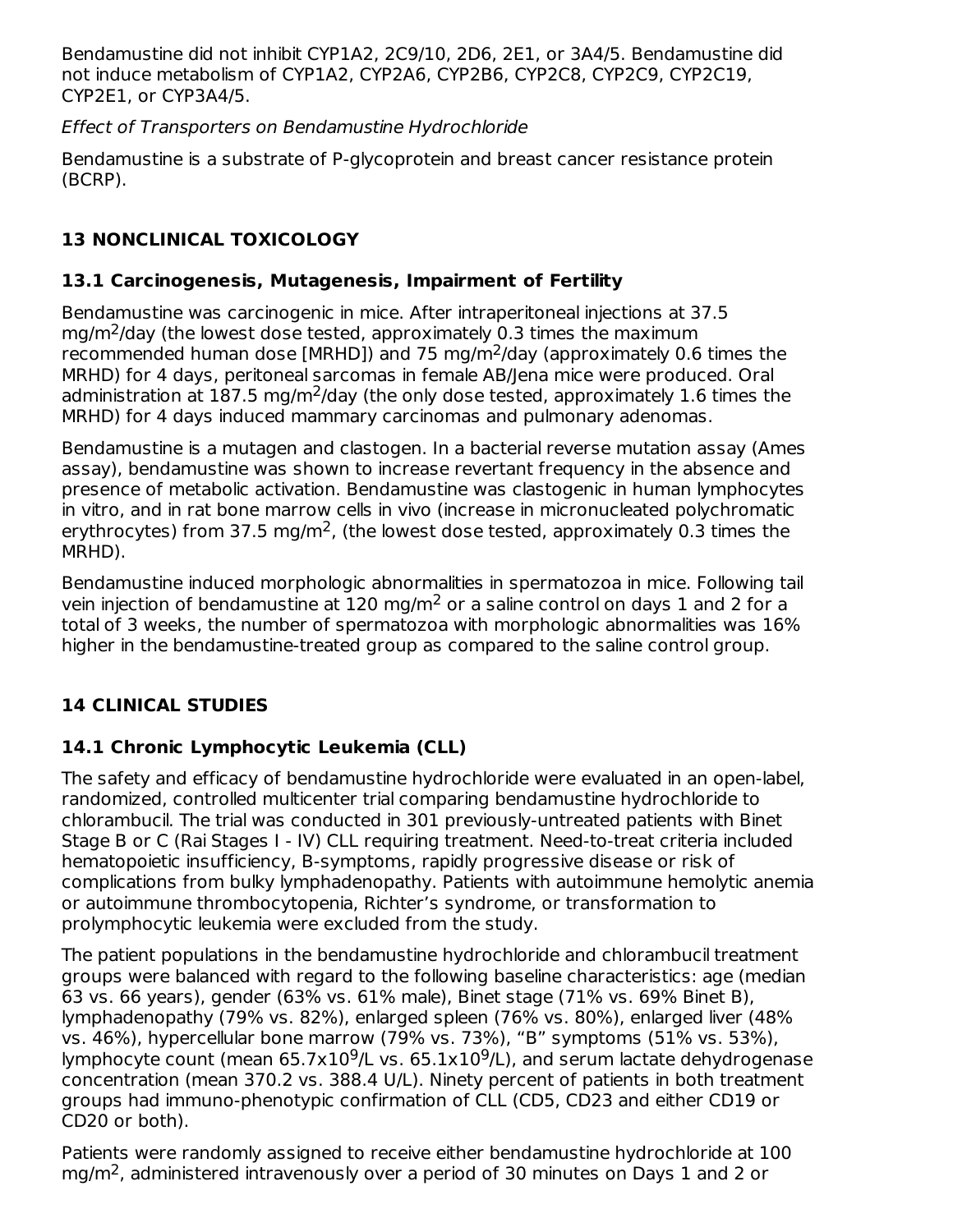chlorambucil at 0.8 mg/kg (Broca's normal weight) administered orally on Days 1 and 15 of each 28-day cycle. Efficacy endpoints of objective response rate and progressionfree survival were calculated using a pre-specified algorithm based on NCI working group criteria for CLL.

The results of this open-label randomized study demonstrated a higher rate of overall response and a longer progression-free survival for bendamustine hydrochloride compared to chlorambucil (see Table 5). Survival data are not mature.

|                                                   | <b>Bendamustine</b><br><b>Hydrochloride</b><br>$(N=153)$ | <b>Chlorambucil</b><br>$(N=148)$ | p-value  |
|---------------------------------------------------|----------------------------------------------------------|----------------------------------|----------|
| Response Rate n (%)                               |                                                          |                                  |          |
| Overall response rate                             | 90 (59)                                                  | 38 (26)                          | < 0.0001 |
| (95% CI)                                          | (51, 66.6)                                               | (18.6, 32.7)                     |          |
| Complete response (CR)*                           | 13(8)                                                    | $1 (-1)$                         |          |
| Nodular partial response<br>$(nPR)**$             | 4(3)                                                     | 0                                |          |
| Partial response (PR) <sup>†</sup>                | 73 (48)                                                  | 37(25)                           |          |
| <b>Progression-Free</b><br>Survival <sup>††</sup> |                                                          |                                  |          |
| Median, months (95% CI)                           | 18 (11.7, 23.5)                                          | 6(5.6, 8.6)                      |          |
| Hazard ratio (95% CI)                             | 0.27(0.17, 0.43)                                         |                                  | < 0.0001 |

# **Table 5: Efficacy Data for CLL**

 $CI = confidence$  interval

\* CR was defined as peripheral lymphocyte count  $\leq 4$  x  $10^9$ /L, neutrophils  $\geq 1.5$  x  $10^9$ /L, platelets  $>$ 100 x  $10^9$ /L, hemoglobin > 110g/L, without transfusions, absence of palpable hepatosplenomegaly, lymph nodes  $\leq 1.5$ cm, < 30% lymphocytes without nodularity in at least a normocellular bone marrow and absence of "B" symptoms. The clinical and laboratory criteria were required to be maintained for a period of at least 56 days.

\*\* nPR was defined as described for CR with the exception that the bone marrow biopsy shows persistent nodules.

 $^\dagger$  PR was defined as ≥50% decrease in peripheral lymphocyte count from the pretreatment baseline value, and either ≥50% reduction in lymphadenopathy, or ≥50% reduction in the size of spleen or liver, as well as one of the following hematologic improvements: neutrophils  $\geq 1.5 \times 10^9$ /L or 50% improvement over baseline, platelets  $>$  100 x 10<sup>9</sup>/L or 50% improvement over baseline, hemoglobin  $>$  110g/L or 50% improvement over baseline without transfusions, for a period of at least 56 days.

 $^{\text{tt}}$  PFS was defined as time from randomization to progression or death from any cause.

Kaplan-Meier estimates of progression-free survival comparing bendamustine hydrochloride with chlorambucil are shown in Figure 1.

# **Figure 1. Progression-Free Survival**

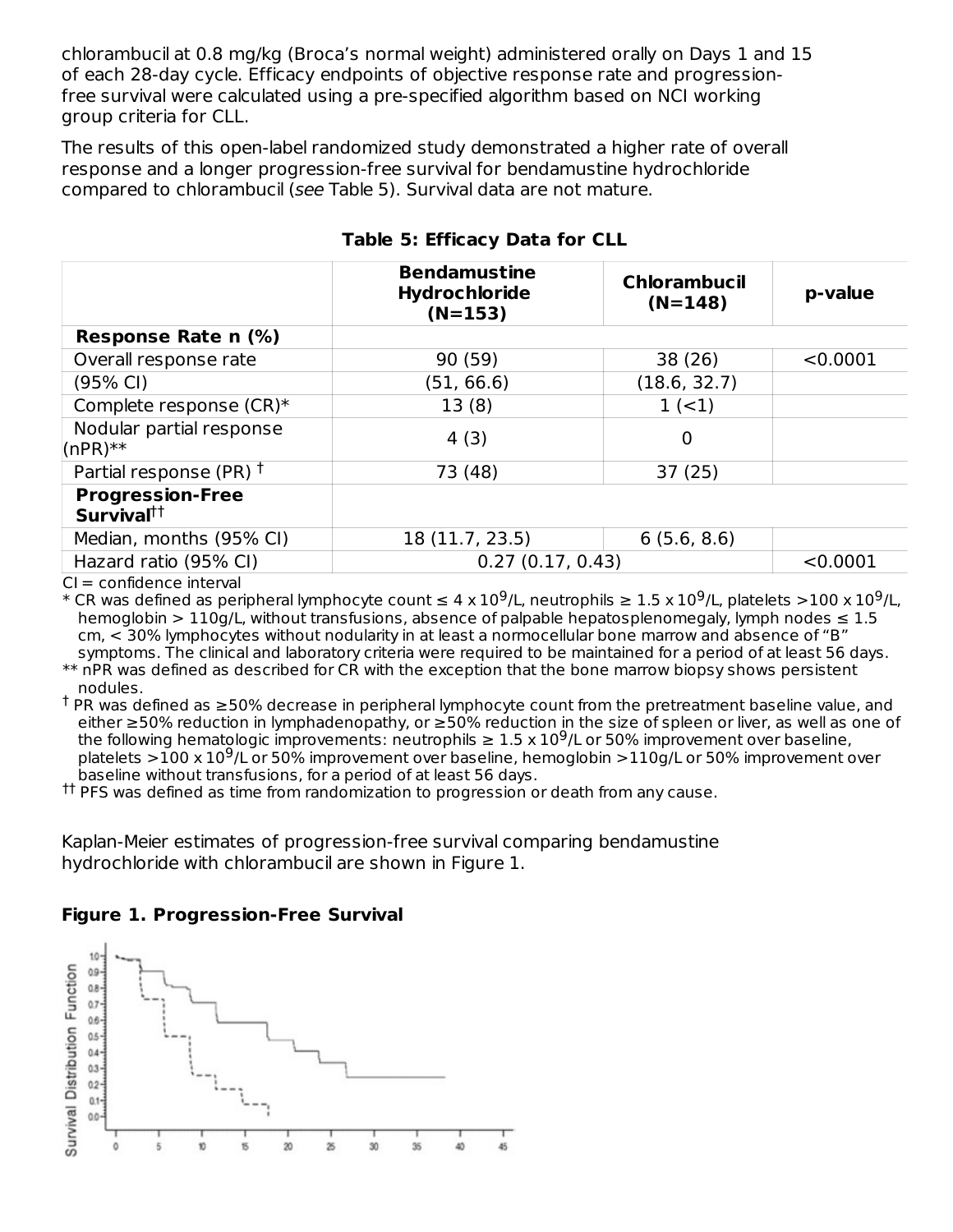| <b>Progression - Free Survival (months)</b> |                                             |                     |  |
|---------------------------------------------|---------------------------------------------|---------------------|--|
| <b>Study</b><br><b>Treatment</b>            | <b>Bendamustine</b><br><b>Hydrochloride</b> | <b>Chlorambucil</b> |  |

## **14.2 Non-Hodgkin Lymphoma (NHL)**

The efficacy of bendamustine hydrochloride was evaluated in a single arm study (NCT00139841) of 100 patients with indolent B-cell NHL that had progressed during or within six months of treatment with rituximab or a rituximab-containing regimen. Patients were included if they relapsed within 6 months of either the first dose (monotherapy) or last dose (maintenance regimen or combination therapy) of rituximab. All patients received bendamustine hydrochloride intravenously at a dose of 120 mg/m<sup>2</sup>, on Days 1 and 2 of a 21-day treatment cycle. Patients were treated for up to 8 cycles.

The median age was 60 years, 65% were male, and 95% had a baseline WHO performance status of 0 or 1. Major tumor subtypes were follicular lymphoma (62%), diffuse small lymphocytic lymphoma (21%), and marginal zone lymphoma (16%). Ninetynine percent of patients had received previous chemotherapy, 91% of patients had received previous alkylator therapy, and 97% of patients had relapsed within 6 months of either the first dose (monotherapy) or last dose (maintenance regimen or combination therapy) of rituximab.

Efficacy was based on the assessments by a blinded independent review committee (IRC) and included overall response rate (complete response + complete response unconfirmed + partial response) and duration of response (DR) as summarized in Table 6.

|                                     | <b>Bendamustine Hydrochloride</b><br>$(N=100)$ |
|-------------------------------------|------------------------------------------------|
| Response Rate (%)                   |                                                |
| Overall response rate (CR+CRu+PR)   | 74                                             |
| (95% CI)                            | (64.3, 82.3)                                   |
| Complete response (CR)              | 13                                             |
| Complete response unconfirmed (CRu) | 4                                              |
| Partial response (PR)               | 57                                             |
| <b>Duration of Response (DR)</b>    |                                                |
| Median, months (95% CI)             | 9.2 months<br>(7.1, 10.8)                      |

## **Table 6: Efficacy Data for NHL\***

 $CI = confidence$  interval

\*IRC assessment was based on modified International Working Group response criteria (IWG-RC). Modifications to IWG-RC specified that a persistently positive bone marrow in patients who met all other criteria for CR would be scored as PR. Bone marrow sample lengths were not required to be  $\geq$  20 mm.

## **15 REFERENCES**

1. OSHA Hazardous Drugs. OSHA. [http://www.osha.gov/SLTC/hazardousdrugs/index.html]

# **16 HOW SUPPLIED/STORAGE AND HANDLING**

Safe Handling and Disposal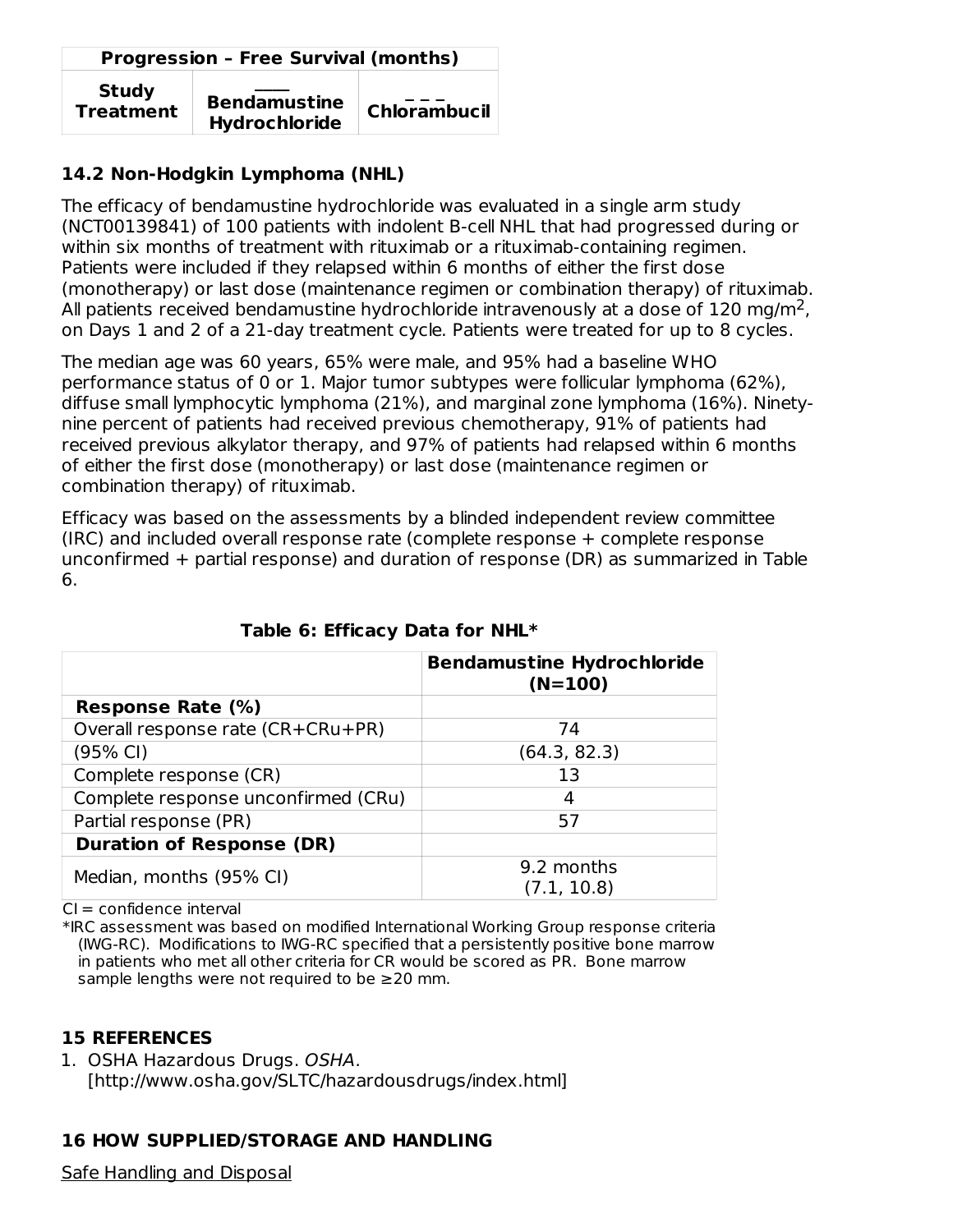BENDEKA (bendamustine hydrochloride) injection is a hazardous drug. Follow applicable special handling and disposal procedures.1 Care should be exercised in the handling and preparation of solutions prepared from BENDEKA (bendamustine hydrochloride) injection. The use of gloves and safety glasses is recommended to avoid exposure in case of breakage of the vial or other accidental spillage. If a solution of BENDEKA (bendamustine hydrochloride) injection contacts the skin, wash the skin immediately and thoroughly with soap and water. If BENDEKA (bendamustine hydrochloride) injection contacts the mucous membranes, flush thoroughly with water.

#### How Supplied

BENDEKA (bendamustine hydrochloride) injection is supplied in individual cartons of 5 mL clear multiple-dose vials containing 100 mg of bendamustine hydrochloride as a clear, and colorless to yellow ready-to-dilute solution.

• NDC 63459-348-04, 100 mg/4 mL (25 mg/mL)

### **Storage**

Store BENDEKA (bendamustine hydrochloride) injection in refrigerator, 2°C to 8°C (36°F to 46°F). Retain in original carton until time of use to protect from light.

# **17 PATIENT COUNSELING INFORMATION**

### Myelosuppression

Inform patients of the likelihood that BENDEKA (bendamustine hydrochloride) injection will cause a decrease in white blood cells, platelets, and red blood cells. They will need frequent monitoring of these parameters. They should be instructed to report shortness of breath, significant fatigue, bleeding, fever, or other signs of infection [see Warnings] and Precautions (5.1)].

#### Progressive Multifocal Leukoencephalopathy (PML)

Inform patients to immediately contact their healthcare provider if they experience confusion, memory loss, trouble thinking, difficulty talking or walking, vision loss or other neurological or cognitive symptoms [see Warnings and Precautions (5.3)].

#### Anaphylaxis and Infusion Reactions

Inform patients of the possibility of serious or mild allergic reactions and to immediately report rash, facial swelling, or difficulty breathing during or soon after infusion [see Warnings and Precautions (5.4)].

#### Skin Reactions

Advise patients that a mild rash or itching may occur during treatment with BENDEKA (bendamustine hydrochloride) injection. Advise patients to immediately report severe or worsening rash or itching [see Warnings and Precautions (5.6)].

#### Hepatotoxicity

Inform patients of the possibility of developing liver function abnormalities and serious hepatic toxicity. Advise patients to immediately contact their healthcare provider if signs of liver failure occur, including jaundice, anorexia, bleeding or bruising *[see Warnings and* Precautions (5.7)].

## **Fatigue**

Advise patients that BENDEKA (bendamustine hydrochloride) injection may cause tiredness and to avoid driving any vehicle or operating any dangerous tools or machinery if they experience this side effect *[see Adverse Reactions (6.1)]*.

#### Nausea and Vomiting

Advise patients that BENDEKA (bendamustine hydrochloride) injection may cause nausea and/or vomiting. Patients should report nausea and vomiting so that symptomatic treatment may be provided [see Adverse Reactions (6.1)].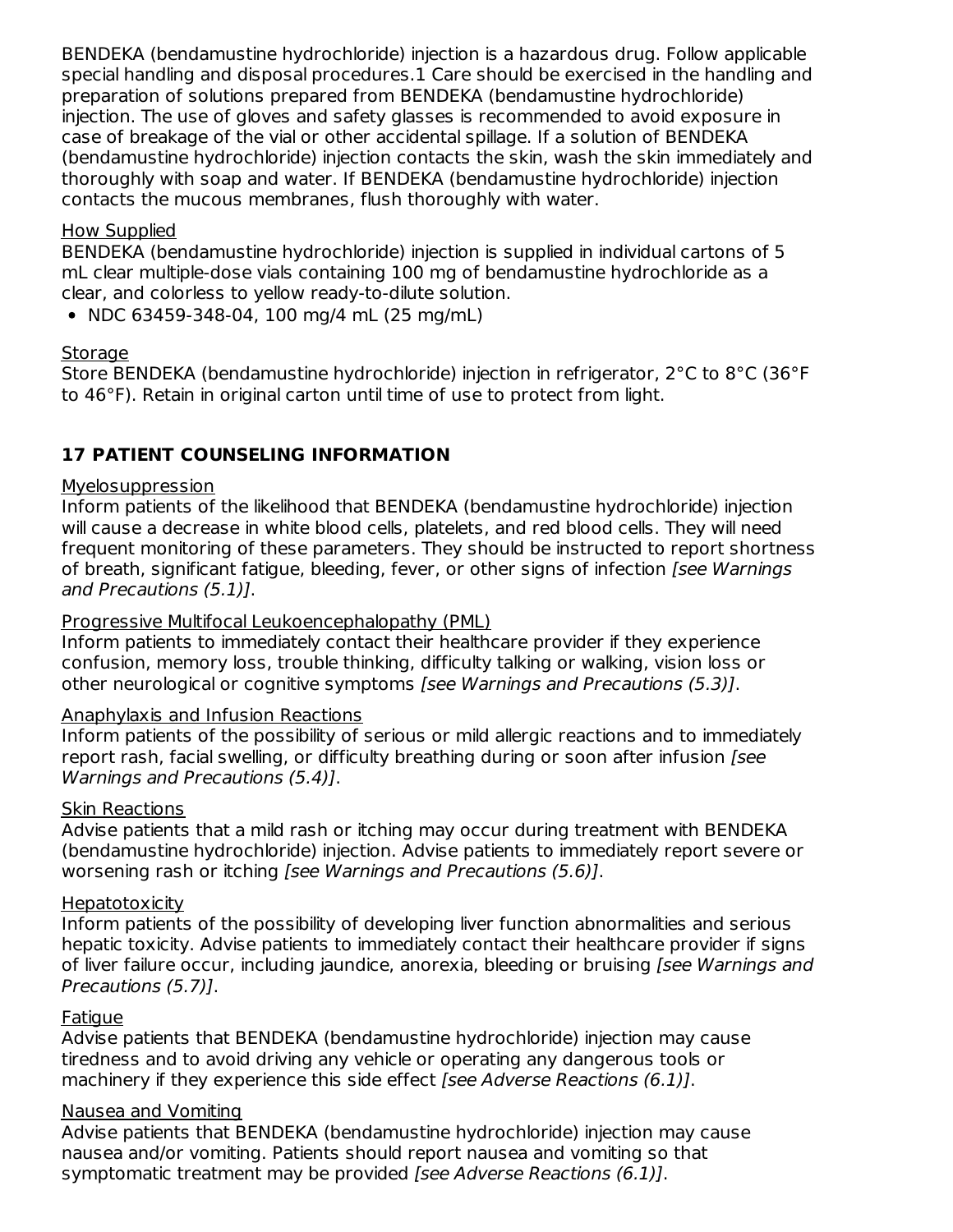#### Diarrhea

Advise patients that BENDEKA (bendamustine hydrochloride) injection may cause diarrhea. Patients should report diarrhea to the physician so that symptomatic treatment may be provided [see Adverse Reactions (6.1)].

#### Non-melanoma Skin Cancer (NMSC)

Advise patients to undergo regular skin cancer screenings, and to report any suspicious skin changes to their healthcare provider [see Warnings and Precautions 5.8].

#### Embryo-Fetal Toxicity

Advise pregnant women and females of reproductive potential of the potential risk to a fetus. Advise females to inform their healthcare provider of a known or suspected pregnancy [see Warnings and Precautions (5.10), Use in Specific Populations (8.2, 8.3) and Nonclinical Toxicology (13.1). Advise female patients of reproductive potential to use effective contraception during treatment with BENDEKA and for 6 months after the last dose *[see Use in Specific Populations (8.1, 8.3)*]. Advise males with female partners of reproductive potential to use effective contraception during treatment with BENDEKA and for 3 months after the last dose [see Use in Specific Populations (8.3) and Nonclinical Toxicology (13.1)]].

#### Lactation

Advise females not to breastfeed during treatment with BENDEKA and for 1 week after the last dose [see Use in Specific Populations (8.2)].

#### Infertility

Advise males of reproductive potential that BENDEKA may impair fertility [see Use in Specific Populations (8.3)].

BEN-011

Manufactured For: Teva Pharmaceuticals 400 Interpace Parkway #3, Parsippany, NJ 07054

All rights reserved.

## **PRINCIPAL DISPLAY PANEL - NDC: 63459-348-04 - Carton Label**

**NDC** 63459-348-04 **Sterile** 

**Rx Only** Multi-Dose Vial

BENDEKA™ (bendamustine HCl) Injection

**100 mg/4 mL (25 mg/mL)**

**For Intravenous Infusion Only**

**Must be diluted prior to administration.**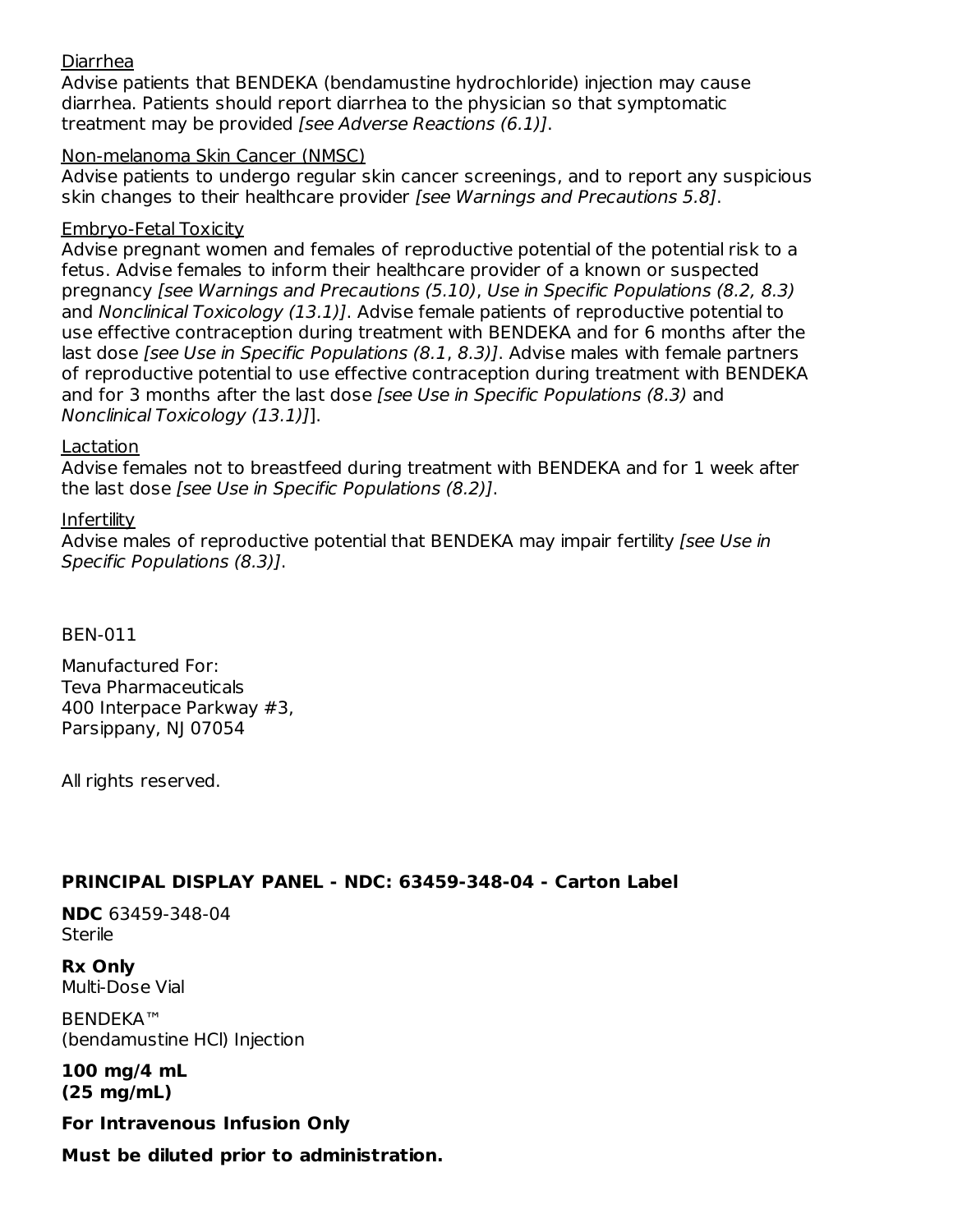Distributed By: Teva Pharmaceuticals USA, Inc. North Wales, PA 19454 Product of India GUJ/DRUGS/G/28/1304



#### **PRINCIPAL DISPLAY PANEL - NDC: 63459-348-04 - Vial Label**

**NDC** 63459-348-04 Sterile

Multi-Dose Vial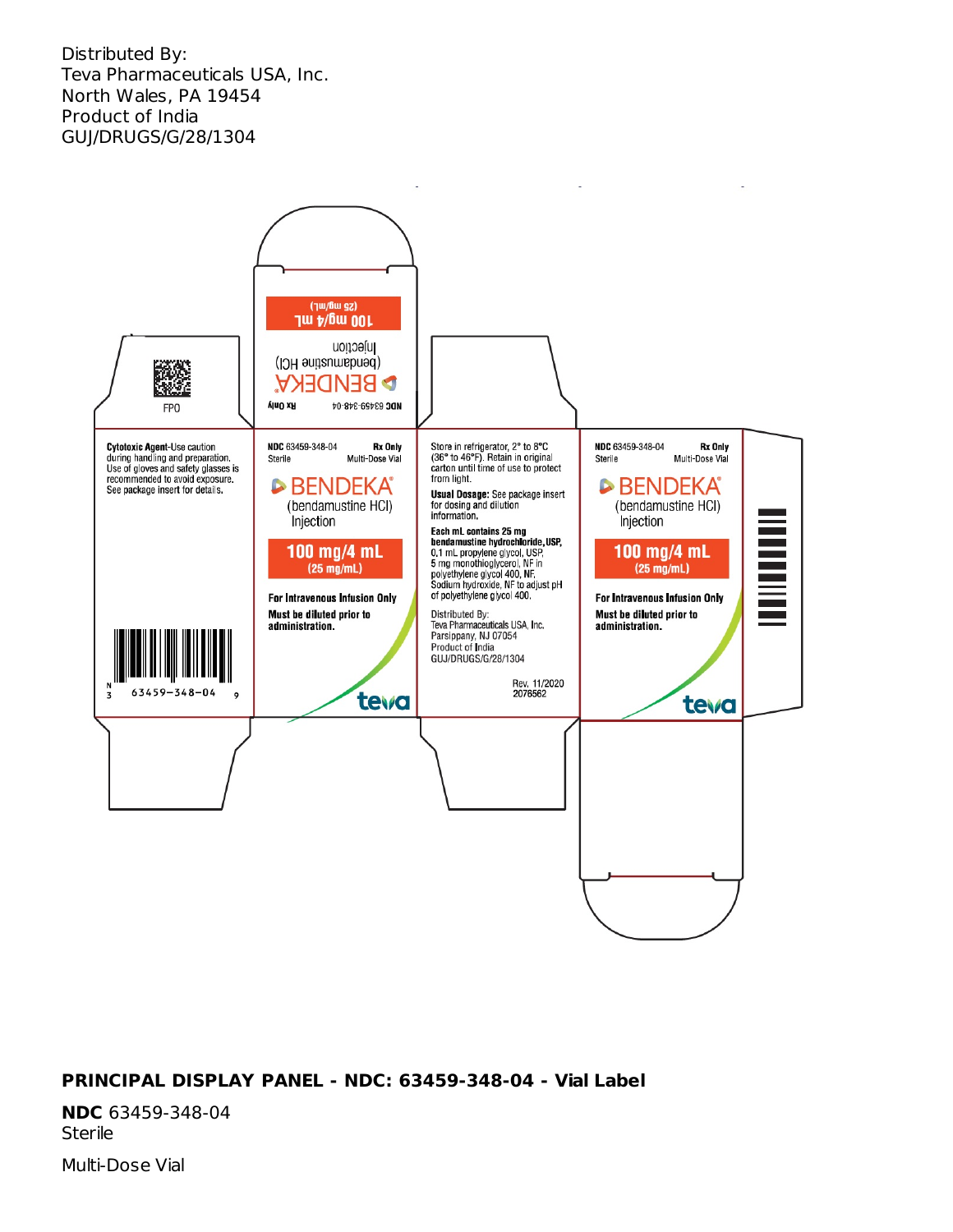Rx Only

BENDEKA™ (bendamustine HCl) Injection

**100 mg/4 mL**

(25 mg/mL)

#### **Must be diluted prior to administration.**

#### **For Intravenous Infusion Only**

Store in refrigerator, 2® to 8®C (36® to 46 ®F). Retain in original carton until time of use to protect from light. See package insert for dosing and dilution information.

Distributed By: Teva Pharmaceuticals USA, Inc. North Wales, PA 19454 Product of India GUJ/DRUGS/G/28/1304

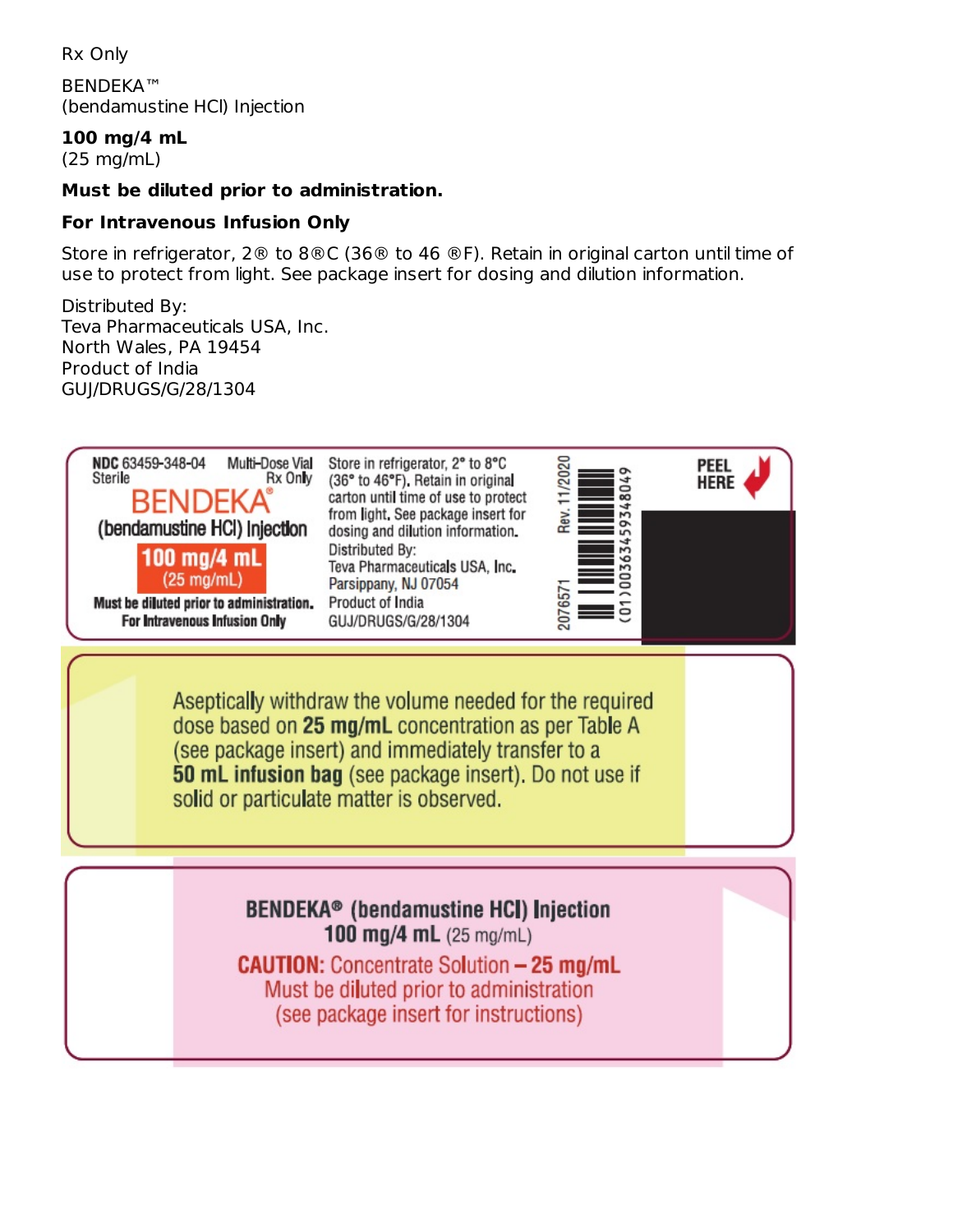#### **PRINCIPAL DISPLAY PANEL - NDC: 63459-348-04 - Alternate Carton Label**

**NDC** 63459-348-04 **Sterile** 

**Rx Only** Multi-Dose Vial

BENDEKA™ (bendamustine HCl) Injection

#### **100 mg/4 mL (25 mg/mL)**

### **For Intravenous Infusion Only**

### **Must be diluted prior to administration.**

Distributed By: Teva Pharmaceuticals USA, Inc. North Wales, PA 19454 Product of Italy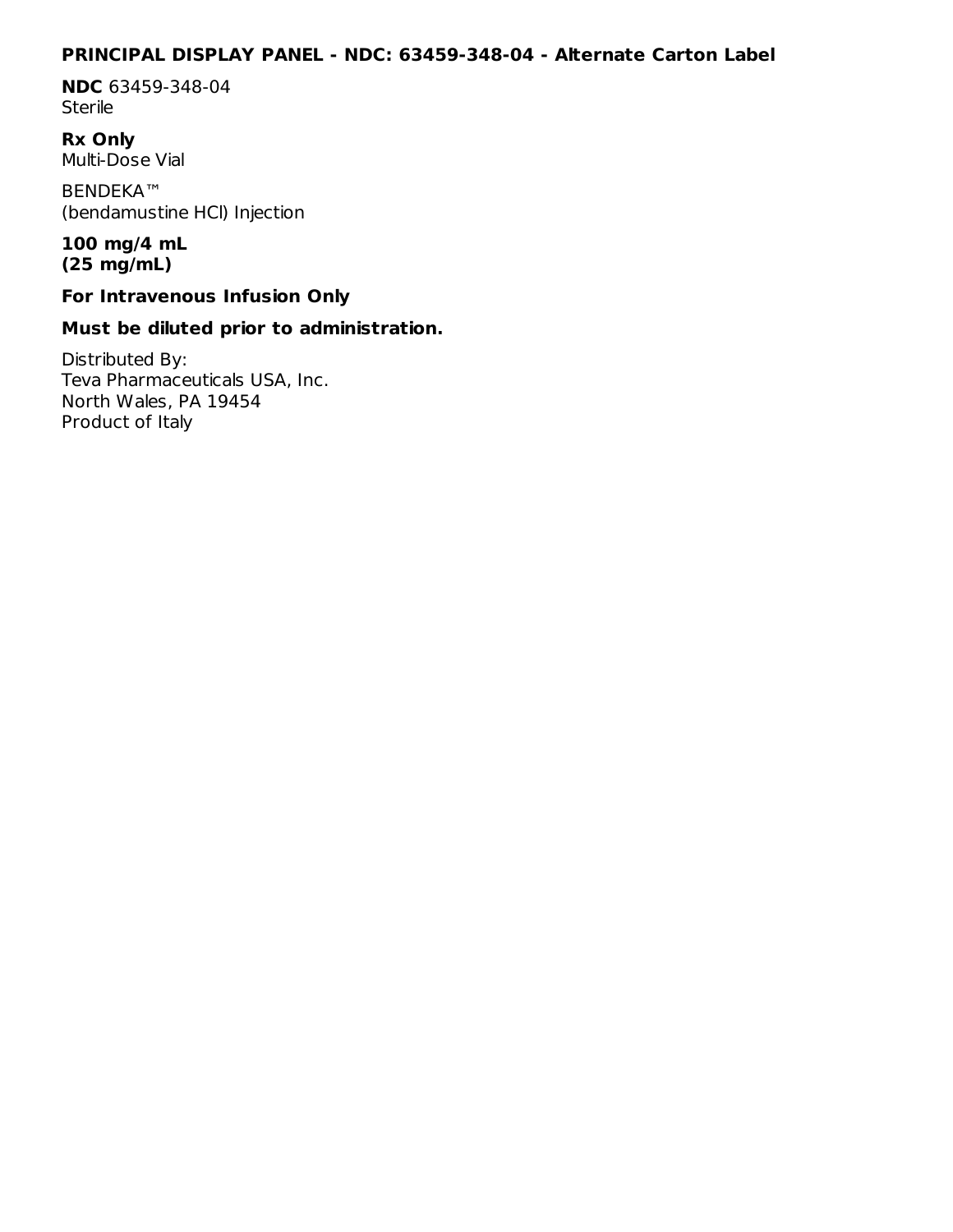

#### **PRINCIPAL DISPLAY PANEL - NDC: 63459-348-04 - Alternate Vial Label**

**NDC** 63459-348-04 **Sterile** 

Multi-Dose Vial Rx Only

BENDEKA™ (bendamustine HCl) Injection

**100 mg/4 mL** (25 mg/mL)

#### **Must be diluted prior to administration.**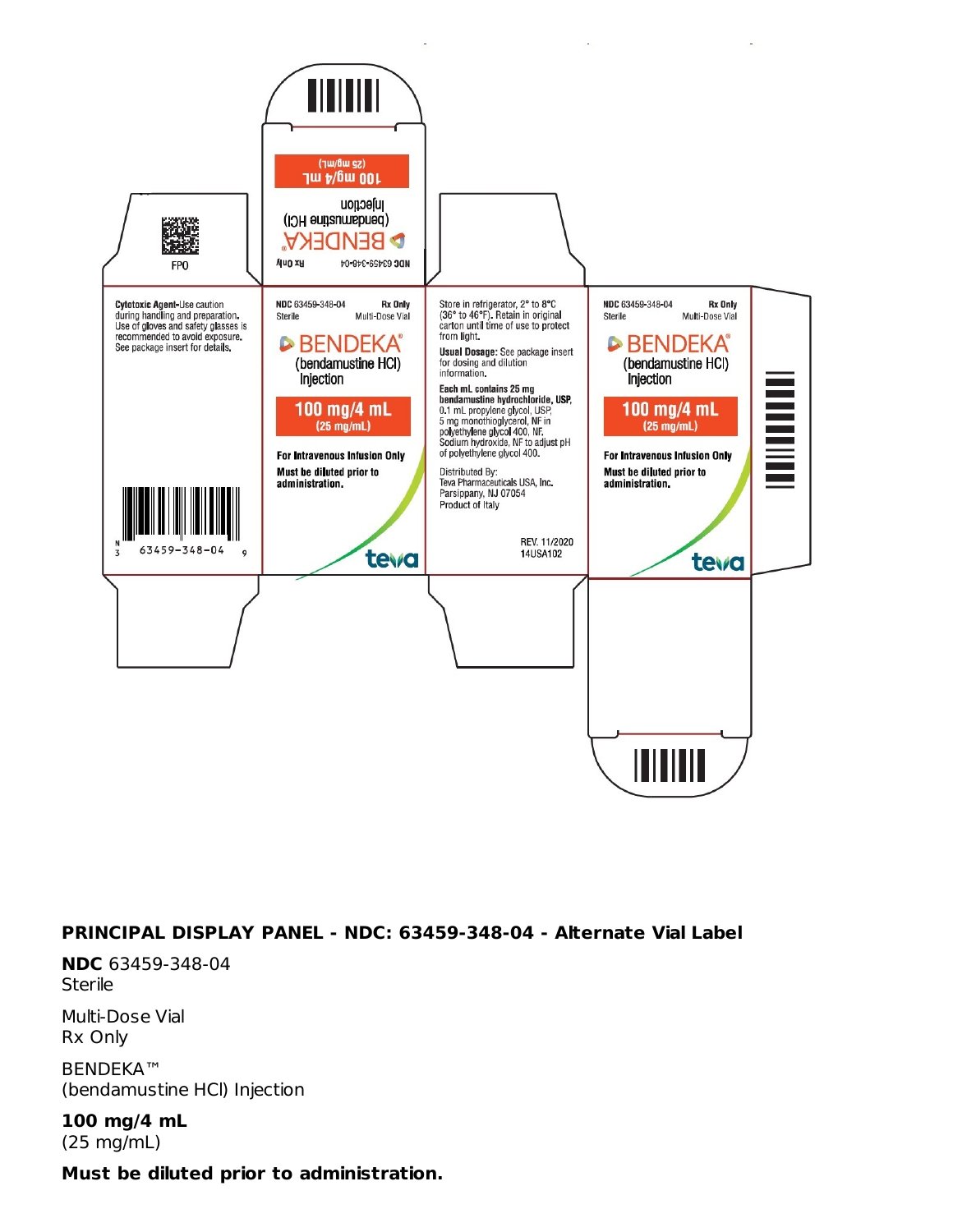#### **For Intravenous Infusion Only**

Store in refrigerator, 2® to 8®C (36® to 46 ®F). Retain in original carton until time of use to protect from light. See package insert for dosing and dilution information.

Distributed By: Teva Pharmaceuticals USA, Inc. North Wales, PA 19454 Product of Italy



| <b>BENDEKA</b>                                 |                         |                           |               |  |  |  |  |  |
|------------------------------------------------|-------------------------|---------------------------|---------------|--|--|--|--|--|
| bendamustine hydrochloride injection, solution |                         |                           |               |  |  |  |  |  |
|                                                |                         |                           |               |  |  |  |  |  |
| <b>Product Information</b>                     |                         |                           |               |  |  |  |  |  |
| <b>Product Type</b>                            | HUMAN PRESCRIPTION DRUG | <b>Item Code (Source)</b> | NDC:63459-348 |  |  |  |  |  |
| <b>Route of Administration</b>                 | <b>INTRAVENOUS</b>      |                           |               |  |  |  |  |  |
|                                                |                         |                           |               |  |  |  |  |  |
|                                                |                         |                           |               |  |  |  |  |  |